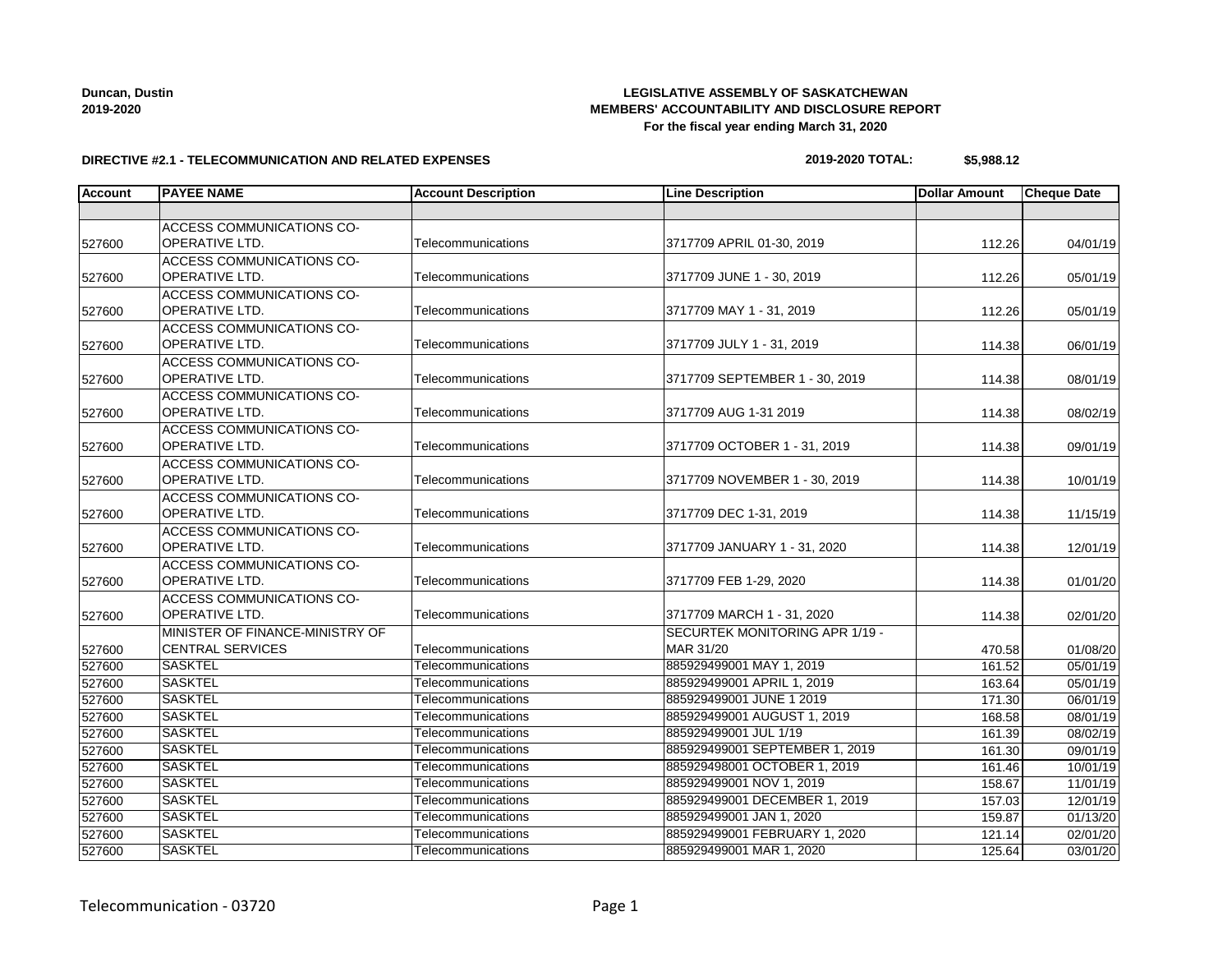| <b>Account</b> | <b>IPAYEE NAME</b> | <b>Account Description</b> | <b>Line Description</b>        | Dollar Amount | <b>Cheque Date</b> |
|----------------|--------------------|----------------------------|--------------------------------|---------------|--------------------|
| 530600         | <b>SASKTEL</b>     | Placement - Tender Ads     | 885929499001 APRIL 1, 2019     | 189.85        | 05/01/19           |
| 530600         | <b>SASKTEL</b>     | Placement - Tender Ads     | 885929499001 MAY 1, 2019       | 189.85        | 05/01/19           |
| 530600         | <b>ISASKTEL</b>    | Placement - Tender Ads     | 885929499001 JUNE 1 2019       | 189.85        | 06/01/19           |
| 530600         | <b>SASKTEL</b>     | Placement -Tender Ads      | 885929499001 AUGUST 1, 2019    | 189.85        | 08/01/19           |
| 530600         | <b>SASKTEL</b>     | Placement - Tender Ads     | 885929499001 JUL 1/19          | 189.95        | 08/02/19           |
| 530600         | <b>SASKTEL</b>     | Placement - Tender Ads     | 885929499001 SEPTEMBER 1, 2019 | 189.85        | 09/01/19           |
| 530600         | <b>SASKTEL</b>     | Placement - Tender Ads     | 885929498001 OCTOBER 1, 2019   | 189.85        | 10/01/19           |
| 530600         | <b>SASKTEL</b>     | Placement - Tender Ads     | 885929499001 NOV 1, 2019       | 189.85        | 11/01/19           |
| 530600         | <b>SASKTEL</b>     | Placement - Tender Ads     | 885929499001 DECEMBER 1, 2019  | 189.85        | 12/01/19           |
| 530600         | <b>SASKTEL</b>     | Placement - Tender Ads     | 885929499001 JAN 1, 2020       | 189.85        | 01/13/20           |
| 530600         | <b>SASKTEL</b>     | Placement - Tender Ads     | 885929499001 FEBRUARY 1, 2020  | 190.60        | 02/01/20           |
| 530600         | ISASKTEL           | Placement - Tender Ads     | 885929499001 MAR 1, 2020       | 190.60        | 03/01/20           |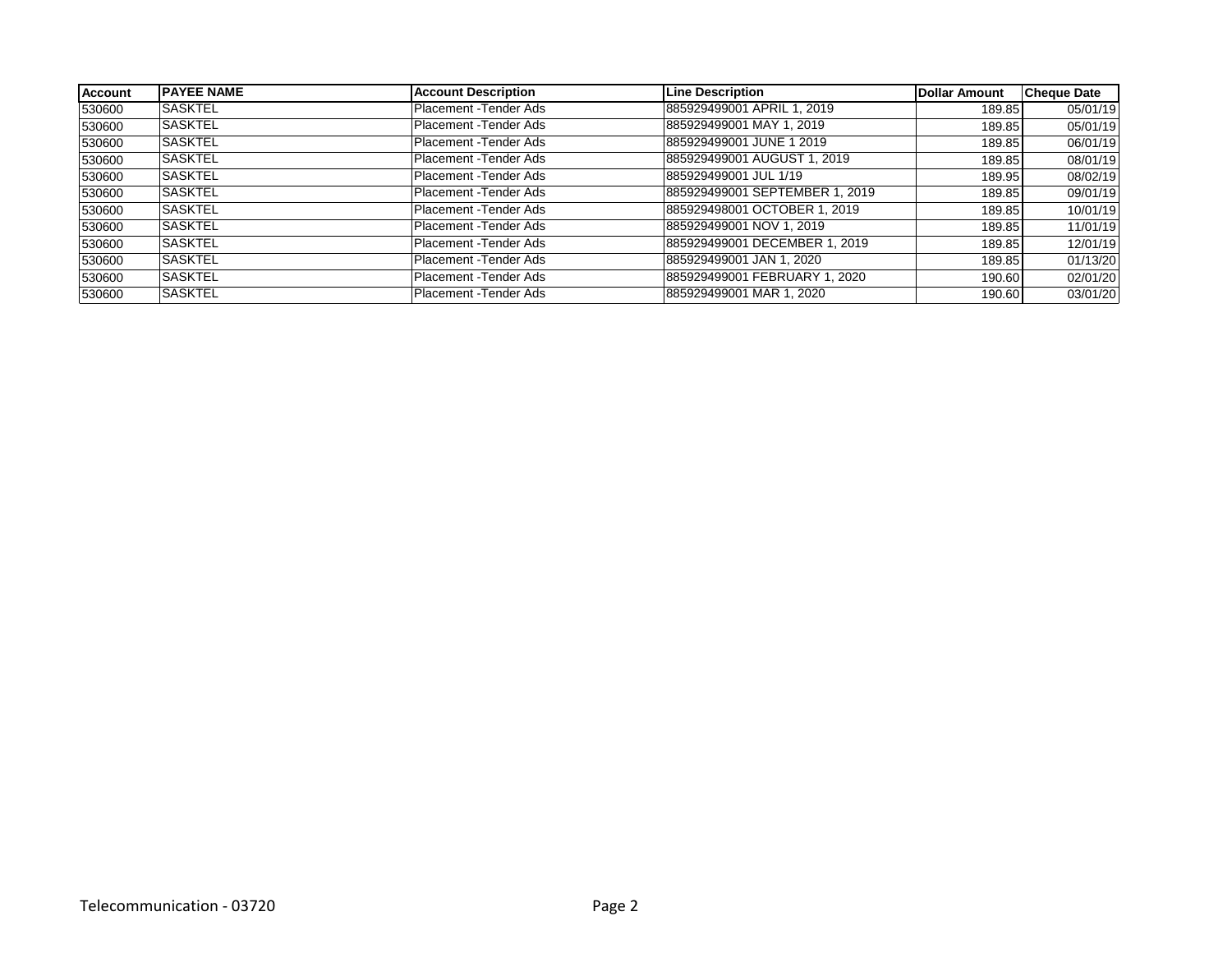**Duncan, Dustin 2019-2020**

### **LEGISLATIVE ASSEMBLY OF SASKATCHEWAN MEMBERS' ACCOUNTABILITY AND DISCLOSURE REPORT For the fiscal year ending March 31, 2020**

### **DIRECTIVE #3.1 - MLA TRAVEL AND LIVING EXPENSES**

### **2019-2020 TOTAL: \$6,411.97**

| <b>Account</b> | <b>PAYEE NAME</b>               | <b>Account Description</b>  | <b>Line Description</b>         | <b>Dollar Amount</b> | <b>Cheque Date</b> |
|----------------|---------------------------------|-----------------------------|---------------------------------|----------------------|--------------------|
|                |                                 |                             |                                 |                      |                    |
| 541900         | <b>DUNCAN, DUSTIN E.</b>        | Elected Rep - Travel        | MLA TRAVEL MAY 31-AUG 23 2019   | 1,254.19             | 08/26/19           |
| 541900         | DUNCAN, DUSTIN E.               | Elected Rep - Travel        | MLA TRAVEL DEC 13/19 - MAR 6/20 | 164.80               | 03/11/20           |
| 541900         | DUNCAN, DUSTIN E.               | Elected Rep - Travel        | MLA TRAVEL AUG 30-NOV 15, 2019  | 696.38               | 03/11/20           |
|                | MINISTER OF FINANCE-MINISTRY OF |                             |                                 |                      |                    |
| 541900         | <b>CENTRAL SERVICES</b>         | <b>Elected Rep - Travel</b> | CVA - D. DUNCAN, MLA            | 406.53               | 06/14/19           |
|                | MINISTER OF FINANCE-MINISTRY OF |                             |                                 |                      |                    |
| 541900         | ICENTRAL SERVICES               | <b>Elected Rep - Travel</b> | CVA - D. DUNCAN, MLA            | 246.03               | 09/01/19           |
|                | MINISTER OF FINANCE-MINISTRY OF |                             |                                 |                      |                    |
| 541900         | <b>CENTRAL SERVICES</b>         | <b>Elected Rep - Travel</b> | CVA - D. DUNCAN, MLA            | 489.15               | 09/01/19           |
|                | MINISTER OF FINANCE-MINISTRY OF |                             |                                 |                      |                    |
| 541900         | <b>CENTRAL SERVICES</b>         | <b>Elected Rep - Travel</b> | CVA - D. DUNCAN, MLA            | 595.63               | 10/01/19           |
|                | MINISTER OF FINANCE-MINISTRY OF |                             |                                 |                      |                    |
| 541900         | <b>CENTRAL SERVICES</b>         | <b>Elected Rep - Travel</b> | CVA - D. DUNCAN, MLA            | 348.42               | 10/17/19           |
|                | MINISTER OF FINANCE-MINISTRY OF |                             |                                 |                      |                    |
| 541900         | <b>CENTRAL SERVICES</b>         | <b>Elected Rep - Travel</b> | CVA - D. DUNCAN, MLA            | 687.71               | 11/20/19           |
|                | MINISTER OF FINANCE-MINISTRY OF |                             |                                 |                      |                    |
| 541900         | <b>CENTRAL SERVICES</b>         | <b>Elected Rep - Travel</b> | CVA - D. DUNCAN, MLA            | 525.74               | 12/13/19           |
|                | MINISTER OF FINANCE-MINISTRY OF |                             |                                 |                      |                    |
| 541900         | <b>CENTRAL SERVICES</b>         | <b>Elected Rep - Travel</b> | CVA - D. DUNCAN, MLA            | 294.50               | 01/16/20           |
|                | MINISTER OF FINANCE-MINISTRY OF |                             |                                 |                      |                    |
| 541900         | <b>CENTRAL SERVICES</b>         | <b>Elected Rep - Travel</b> | CVA - D. DUNCAN, MLA            | 431.10               | 02/19/20           |
|                | MINISTER OF FINANCE-MINISTRY OF |                             |                                 |                      |                    |
| 541900         | <b>CENTRAL SERVICES</b>         | <b>Elected Rep - Travel</b> | CVA - D. DUNCAN, MLA            | 271.79               | 03/18/20           |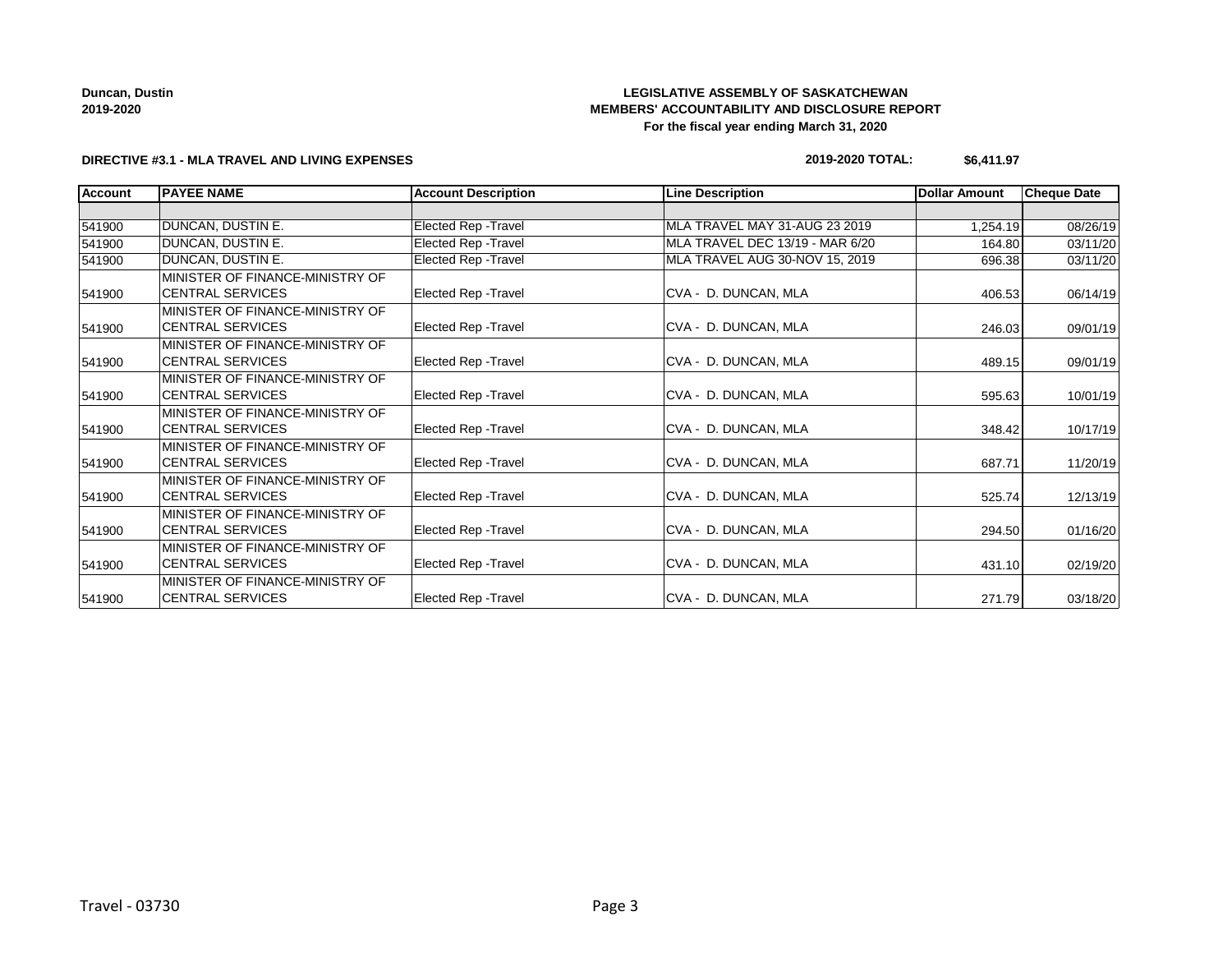# **2019-2020**

**Duncan, Dustin**

### **LEGISLATIVE ASSEMBLY OF SASKATCHEWAN MEMBERS' ACCOUNTABILITY AND DISCLOSURE REPORT For the fiscal year ending March 31, 2020**

**2019-2020 TOTAL: \$59,792.00**

| <b>Account</b>   | <b>PAYEE NAME</b>                                              | <b>Account Description</b>                                                | <b>Line Description</b>        | <b>Dollar Amount</b> | <b>Cheque Date</b>   |
|------------------|----------------------------------------------------------------|---------------------------------------------------------------------------|--------------------------------|----------------------|----------------------|
|                  |                                                                |                                                                           |                                |                      |                      |
| 522000           | KENJO HOLDINGS LTD.                                            | Rent of Ground, Buildings and Other Space   APRIL 2019 MLA OFFICE RENT    |                                | 2,000.00             | 04/01/19             |
| 522000           | <b>KENJO HOLDINGS LTD.</b>                                     | Rent of Ground, Buildings and Other Space   MAY 2019 MLA OFFICE RENT      |                                | 2,000.00             | 04/12/19             |
| 522000           | KENJO HOLDINGS LTD.                                            | Rent of Ground, Buildings and Other Space JUNE 2019 MLA OFFICE RENT       |                                | 2,000.00             | 05/15/19             |
| 522000           | <b>KENJO HOLDINGS LTD.</b>                                     | Rent of Ground, Buildings and Other Space JULY 2019 MLA OFFICE RENT       |                                | 2,000.00             | 06/12/19             |
| 522000           | <b>KENJO HOLDINGS LTD.</b>                                     | Rent of Ground, Buildings and Other Space   AUGUST 2019 MLA OFFICE RENT   |                                | 2,000.00             | 07/18/19             |
| 522000           | <b>KENJO HOLDINGS LTD.</b>                                     | Rent of Ground, Buildings and Other Space SEPTEMBER 2019 MLA OFFICE RENT  |                                | 2,000.00             | 08/02/19             |
| 522000           | KENJO HOLDINGS LTD.                                            | Rent of Ground, Buildings and Other Space   OCTOBER 2019 MLA OFFICE RENT  |                                | 2,000.00             | 09/10/19             |
| 522000           | <b>KENJO HOLDINGS LTD.</b>                                     | Rent of Ground, Buildings and Other Space   NOVEMBER 2019 MLA OFFICE RENT |                                | 2,000.00             | 10/01/19             |
| 522000           | <b>KENJO HOLDINGS LTD.</b>                                     | Rent of Ground, Buildings and Other Space   DECEMBER 2019 MLA OFFICE RENT |                                | 2,000.00             | 11/05/19             |
| 522000           | <b>KENJO HOLDINGS LTD.</b>                                     | Rent of Ground, Buildings and Other Space   JAN/20 MLA OFFICE RENT        |                                | 2,000.00             | 12/19/19             |
| 522000           | KENJO HOLDINGS LTD.                                            | Rent of Ground, Buildings and Other Space   FEBRUARY 2020 MLA OFFICE RENT |                                | 2,000.00             | 01/06/20             |
| 522000           | <b>KENJO HOLDINGS LTD.</b>                                     | Rent of Ground, Buildings and Other Space   MARCH 2020 MLA OFFICE RENT    |                                | 2,000.00             | 02/07/20             |
|                  | MINISTER OF FINANCE-MINISTRY OF                                |                                                                           | PHOTOCOPIER SERVICE FEES FOR   |                      |                      |
| 522200           | <b>CENTRAL SERVICES</b>                                        | Rent of Photocopiers                                                      | 19/20<br><b>COPIER CHARGES</b> | 100.00               | 12/16/19             |
| 522200           | <b>SUCCESS OFFICE SYSTEMS</b><br><b>SUCCESS OFFICE SYSTEMS</b> | Rent of Photocopiers<br><b>Rent of Photocopiers</b>                       | <b>COPIER CHARGES</b>          | 69.59                | 05/01/19             |
| 522200<br>522200 | <b>SUCCESS OFFICE SYSTEMS</b>                                  | <b>Rent of Photocopiers</b>                                               | <b>COPIER CHARGES</b>          | 83.28<br>81.02       | 05/01/19<br>06/03/19 |
| 522200           | <b>SUCCESS OFFICE SYSTEMS</b>                                  | Rent of Photocopiers                                                      | <b>COPIER CHARGES</b>          | 74.45                | 07/02/19             |
| 522200           | <b>SUCCESS OFFICE SYSTEMS</b>                                  | Rent of Photocopiers                                                      | <b>COPIER CHARGES</b>          | 65.79                | 08/01/19             |
| 522200           | <b>SUCCESS OFFICE SYSTEMS</b>                                  | Rent of Photocopiers                                                      | <b>COPIER CHARGES</b>          | 76.03                | 09/03/19             |
| 522200           | <b>SUCCESS OFFICE SYSTEMS</b>                                  | Rent of Photocopiers                                                      | <b>COPIER CHARGES</b>          | 82.87                | 10/09/19             |
| 522200           | <b>SUCCESS OFFICE SYSTEMS</b>                                  | Rent of Photocopiers                                                      | <b>COPIER CHARGES</b>          | 73.75                | 11/01/19             |
| 522200           | <b>SUCCESS OFFICE SYSTEMS</b>                                  | Rent of Photocopiers                                                      | <b>COPIER CHARGES</b>          | 71.15                | 12/02/19             |
| 522200           | <b>SUCCESS OFFICE SYSTEMS</b>                                  | Rent of Photocopiers                                                      | <b>COPIER CHARGES</b>          | 69.32                | 01/03/20             |
| 522200           | <b>SUCCESS OFFICE SYSTEMS</b>                                  | Rent of Photocopiers                                                      | <b>COPIER CHARGES</b>          | 74.43                | 02/03/20             |
| 522200           | <b>SUCCESS OFFICE SYSTEMS</b>                                  | Rent of Photocopiers                                                      | <b>COPIER CHARGES</b>          | 74.54                | 03/02/20             |

### **DIRECTIVE #4.1 - CONSTITUENCY SERVICE EXPENSES**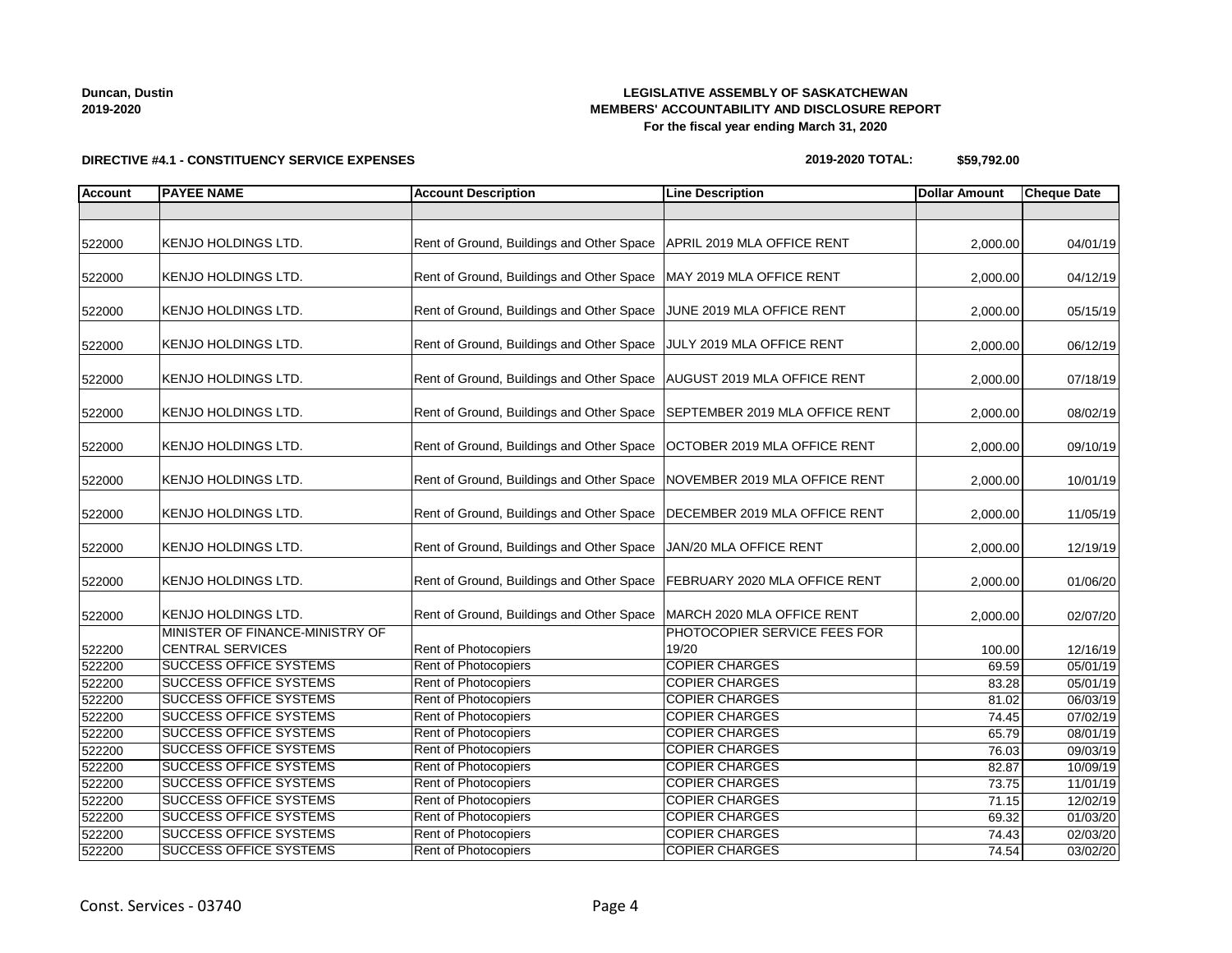| <b>Insurance Premiums</b><br><b>INSURANCE PREMIUMS</b><br>577.70<br>08/01/19<br>Postal, Courier, Freight and Related<br><b>CANADA POST CORPORATION</b><br><b>POSTAGE</b><br>06/11/19<br>1,088.97<br><b>REIMB: POSTAGE</b><br>DUNCAN, DUSTIN E.<br>Postal, Courier, Freight and Related<br>77.40<br>12/27/19<br>MINISTER OF FINANCE-MINISTRY OF<br><b>CENTRAL SERVICES</b><br>Postal, Courier, Freight and Related<br>MAIL SERVICES APRIL 2019<br>55.13<br>06/03/19<br>MINISTER OF FINANCE-MINISTRY OF<br>Postal, Courier, Freight and Related<br>MAIL SERVICES MAY/19<br><b>CENTRAL SERVICES</b><br>81.81<br>06/14/19<br>MINISTER OF FINANCE-MINISTRY OF<br>Postal, Courier, Freight and Related<br><b>CENTRAL SERVICES</b><br>MAIL SERVICES JUNE 2019<br>49.87<br>07/15/19<br>MINISTER OF FINANCE-MINISTRY OF<br><b>CENTRAL SERVICES</b><br>Postal, Courier, Freight and Related<br>MAIL SERVICES JULY 2019<br>50.05<br>08/19/19<br>MINISTER OF FINANCE-MINISTRY OF<br><b>CENTRAL SERVICES</b><br>Postal, Courier, Freight and Related<br>MAIL SERVICES AUG 2019<br>53.05<br>09/13/19<br>MINISTER OF FINANCE-MINISTRY OF<br><b>CENTRAL SERVICES</b><br>Postal, Courier, Freight and Related<br>MAIL SERVICES SEP 2019<br>51.07<br>10/15/19<br>MINISTER OF FINANCE-MINISTRY OF<br><b>CENTRAL SERVICES</b><br>Postal, Courier, Freight and Related<br>MAIL SERVICES OCT 2019<br>525000<br>52.07<br>11/19/19<br>MINISTER OF FINANCE-MINISTRY OF<br><b>CENTRAL SERVICES</b><br>Postal, Courier, Freight and Related<br>NOV 2019 MAIL SERVICES<br>525000<br>51.05<br>12/16/19<br>MINISTER OF FINANCE-MINISTRY OF<br><b>CENTRAL SERVICES</b><br>Postal, Courier, Freight and Related<br>DEC 2019 MAIL SERVICES<br>525000<br>50.02<br>01/20/20<br>MINISTER OF FINANCE-MINISTRY OF<br><b>CENTRAL SERVICES</b><br>Postal, Courier, Freight and Related<br>MAIL SERVICES JAN 2020<br>525000<br>51.04<br>02/18/20<br>MINISTER OF FINANCE-MINISTRY OF<br><b>CENTRAL SERVICES</b><br>Postal, Courier, Freight and Related<br>FEB 2020 MAIL SERVICES<br>525000<br>52.19<br>03/16/20<br>MINISTER OF FINANCE-MINISTRY OF<br><b>CENTRAL SERVICES</b><br>Postal, Courier, Freight and Related<br>MARCH 2020 MAIL SERVICES<br>525000<br>50.02<br>03/31/20<br>PRAIRIE ADVERTISING DISTRIBUTORS<br>Postal, Courier, Freight and Related<br>LTD.<br><b>MAIL PREP</b><br>525000<br>161.36<br>06/12/19<br><b>POSTAGE</b><br>SASKATCHEWAN PARTY CAUCUS<br>Postal, Courier, Freight and Related<br>525000<br>44.64<br>09/01/19<br>ABSOLUTE COMPUTER SERVICES<br><b>TECH SERVICES</b><br><b>Support Services</b><br>528000<br>90.10<br>05/04/19<br><b>VAN ROON, SHARON</b><br><b>General Contractual Services</b><br><b>MLA OFFICE JANITORIAL SERVICE</b><br>529000<br>100.00<br>05/01/19<br>VAN ROON, SHARON<br><b>General Contractual Services</b><br>MLA OFFICE JANITORIAL SERVICE<br>05/08/19<br>529000<br>100.00<br>VAN ROON, SHARON<br><b>General Contractual Services</b><br>MLA OFFICE JANITORIAL SERVICE<br>529000<br>100.00<br>06/13/19<br>VAN ROON, SHARON<br><b>General Contractual Services</b><br>MLA OFFICE JANITORIAL SERVICES<br>529000<br>50.00<br>07/20/19<br>VAN ROON, SHARON<br><b>General Contractual Services</b><br>MLA OFFICE JANITORIAL SERVICES<br>529000<br>08/19/19<br>50.00<br><b>General Contractual Services</b><br>529000<br>VAN ROON, SHARON<br><b>MLA OFFICE JANITORIAL SERVICES</b><br>10/01/19<br>100.00<br>VAN ROON, SHARON<br><b>General Contractual Services</b><br>MLA OFFICE JANITORIAL SERVICES<br>11/01/19<br>529000<br>100.00<br>VAN ROON, SHARON<br><b>General Contractual Services</b><br>MLA OFFICE JANITORIAL SERVICE<br>529000<br>100.00<br>12/06/19<br><b>VAN ROON, SHARON</b><br><b>General Contractual Services</b><br>MLA OFFICE JANITORIAL SERVICE<br>01/14/20<br>529000<br>100.00<br><b>VAN ROON, SHARON</b><br><b>General Contractual Services</b><br><b>MLA OFFICE JANITORIAL SERVICE</b><br>02/03/20<br>529000<br>50.00<br>VAN ROON, SHARON<br><b>General Contractual Services</b><br>MLA OFFICE JANITORIAL SERVICE<br>03/03/20<br>529000<br>100.00<br>VAN ROON, SHARON<br>MLA OFFICE JANITORIAL SERVICE<br>529000<br><b>General Contractual Services</b><br>100.00<br>03/31/20<br>WEYBURN WOR-KIN SHOP CORP.<br><b>General Contractual Services</b><br><b>RECYCLING</b><br>529000<br>15.00<br>05/01/19 | <b>Account</b> | <b>PAYEE NAME</b>              | <b>Account Description</b>          | <b>Line Description</b> | <b>Dollar Amount</b> | <b>Cheque Date</b> |
|------------------------------------------------------------------------------------------------------------------------------------------------------------------------------------------------------------------------------------------------------------------------------------------------------------------------------------------------------------------------------------------------------------------------------------------------------------------------------------------------------------------------------------------------------------------------------------------------------------------------------------------------------------------------------------------------------------------------------------------------------------------------------------------------------------------------------------------------------------------------------------------------------------------------------------------------------------------------------------------------------------------------------------------------------------------------------------------------------------------------------------------------------------------------------------------------------------------------------------------------------------------------------------------------------------------------------------------------------------------------------------------------------------------------------------------------------------------------------------------------------------------------------------------------------------------------------------------------------------------------------------------------------------------------------------------------------------------------------------------------------------------------------------------------------------------------------------------------------------------------------------------------------------------------------------------------------------------------------------------------------------------------------------------------------------------------------------------------------------------------------------------------------------------------------------------------------------------------------------------------------------------------------------------------------------------------------------------------------------------------------------------------------------------------------------------------------------------------------------------------------------------------------------------------------------------------------------------------------------------------------------------------------------------------------------------------------------------------------------------------------------------------------------------------------------------------------------------------------------------------------------------------------------------------------------------------------------------------------------------------------------------------------------------------------------------------------------------------------------------------------------------------------------------------------------------------------------------------------------------------------------------------------------------------------------------------------------------------------------------------------------------------------------------------------------------------------------------------------------------------------------------------------------------------------------------------------------------------------------------------------------------------------------------------------------------------------------------------------------------------------------------------------------------------------------------------------------------------------------------------------------------------------------------------------------------------------------------------------------------------------------------------------------------------------------------------------------------------------------------------------------------------------------------------------------------------------------------------------------------------------------------------------------------------------------------------------------------|----------------|--------------------------------|-------------------------------------|-------------------------|----------------------|--------------------|
|                                                                                                                                                                                                                                                                                                                                                                                                                                                                                                                                                                                                                                                                                                                                                                                                                                                                                                                                                                                                                                                                                                                                                                                                                                                                                                                                                                                                                                                                                                                                                                                                                                                                                                                                                                                                                                                                                                                                                                                                                                                                                                                                                                                                                                                                                                                                                                                                                                                                                                                                                                                                                                                                                                                                                                                                                                                                                                                                                                                                                                                                                                                                                                                                                                                                                                                                                                                                                                                                                                                                                                                                                                                                                                                                                                                                                                                                                                                                                                                                                                                                                                                                                                                                                                                                                                                                          | 522500         | <b>WESTERN FINANCIAL GROUP</b> |                                     |                         |                      |                    |
|                                                                                                                                                                                                                                                                                                                                                                                                                                                                                                                                                                                                                                                                                                                                                                                                                                                                                                                                                                                                                                                                                                                                                                                                                                                                                                                                                                                                                                                                                                                                                                                                                                                                                                                                                                                                                                                                                                                                                                                                                                                                                                                                                                                                                                                                                                                                                                                                                                                                                                                                                                                                                                                                                                                                                                                                                                                                                                                                                                                                                                                                                                                                                                                                                                                                                                                                                                                                                                                                                                                                                                                                                                                                                                                                                                                                                                                                                                                                                                                                                                                                                                                                                                                                                                                                                                                                          | 525000         |                                |                                     |                         |                      |                    |
|                                                                                                                                                                                                                                                                                                                                                                                                                                                                                                                                                                                                                                                                                                                                                                                                                                                                                                                                                                                                                                                                                                                                                                                                                                                                                                                                                                                                                                                                                                                                                                                                                                                                                                                                                                                                                                                                                                                                                                                                                                                                                                                                                                                                                                                                                                                                                                                                                                                                                                                                                                                                                                                                                                                                                                                                                                                                                                                                                                                                                                                                                                                                                                                                                                                                                                                                                                                                                                                                                                                                                                                                                                                                                                                                                                                                                                                                                                                                                                                                                                                                                                                                                                                                                                                                                                                                          | 525000         |                                |                                     |                         |                      |                    |
|                                                                                                                                                                                                                                                                                                                                                                                                                                                                                                                                                                                                                                                                                                                                                                                                                                                                                                                                                                                                                                                                                                                                                                                                                                                                                                                                                                                                                                                                                                                                                                                                                                                                                                                                                                                                                                                                                                                                                                                                                                                                                                                                                                                                                                                                                                                                                                                                                                                                                                                                                                                                                                                                                                                                                                                                                                                                                                                                                                                                                                                                                                                                                                                                                                                                                                                                                                                                                                                                                                                                                                                                                                                                                                                                                                                                                                                                                                                                                                                                                                                                                                                                                                                                                                                                                                                                          |                |                                |                                     |                         |                      |                    |
|                                                                                                                                                                                                                                                                                                                                                                                                                                                                                                                                                                                                                                                                                                                                                                                                                                                                                                                                                                                                                                                                                                                                                                                                                                                                                                                                                                                                                                                                                                                                                                                                                                                                                                                                                                                                                                                                                                                                                                                                                                                                                                                                                                                                                                                                                                                                                                                                                                                                                                                                                                                                                                                                                                                                                                                                                                                                                                                                                                                                                                                                                                                                                                                                                                                                                                                                                                                                                                                                                                                                                                                                                                                                                                                                                                                                                                                                                                                                                                                                                                                                                                                                                                                                                                                                                                                                          | 525000         |                                |                                     |                         |                      |                    |
|                                                                                                                                                                                                                                                                                                                                                                                                                                                                                                                                                                                                                                                                                                                                                                                                                                                                                                                                                                                                                                                                                                                                                                                                                                                                                                                                                                                                                                                                                                                                                                                                                                                                                                                                                                                                                                                                                                                                                                                                                                                                                                                                                                                                                                                                                                                                                                                                                                                                                                                                                                                                                                                                                                                                                                                                                                                                                                                                                                                                                                                                                                                                                                                                                                                                                                                                                                                                                                                                                                                                                                                                                                                                                                                                                                                                                                                                                                                                                                                                                                                                                                                                                                                                                                                                                                                                          |                |                                |                                     |                         |                      |                    |
|                                                                                                                                                                                                                                                                                                                                                                                                                                                                                                                                                                                                                                                                                                                                                                                                                                                                                                                                                                                                                                                                                                                                                                                                                                                                                                                                                                                                                                                                                                                                                                                                                                                                                                                                                                                                                                                                                                                                                                                                                                                                                                                                                                                                                                                                                                                                                                                                                                                                                                                                                                                                                                                                                                                                                                                                                                                                                                                                                                                                                                                                                                                                                                                                                                                                                                                                                                                                                                                                                                                                                                                                                                                                                                                                                                                                                                                                                                                                                                                                                                                                                                                                                                                                                                                                                                                                          | 525000         |                                |                                     |                         |                      |                    |
|                                                                                                                                                                                                                                                                                                                                                                                                                                                                                                                                                                                                                                                                                                                                                                                                                                                                                                                                                                                                                                                                                                                                                                                                                                                                                                                                                                                                                                                                                                                                                                                                                                                                                                                                                                                                                                                                                                                                                                                                                                                                                                                                                                                                                                                                                                                                                                                                                                                                                                                                                                                                                                                                                                                                                                                                                                                                                                                                                                                                                                                                                                                                                                                                                                                                                                                                                                                                                                                                                                                                                                                                                                                                                                                                                                                                                                                                                                                                                                                                                                                                                                                                                                                                                                                                                                                                          |                |                                |                                     |                         |                      |                    |
|                                                                                                                                                                                                                                                                                                                                                                                                                                                                                                                                                                                                                                                                                                                                                                                                                                                                                                                                                                                                                                                                                                                                                                                                                                                                                                                                                                                                                                                                                                                                                                                                                                                                                                                                                                                                                                                                                                                                                                                                                                                                                                                                                                                                                                                                                                                                                                                                                                                                                                                                                                                                                                                                                                                                                                                                                                                                                                                                                                                                                                                                                                                                                                                                                                                                                                                                                                                                                                                                                                                                                                                                                                                                                                                                                                                                                                                                                                                                                                                                                                                                                                                                                                                                                                                                                                                                          | 525000         |                                |                                     |                         |                      |                    |
|                                                                                                                                                                                                                                                                                                                                                                                                                                                                                                                                                                                                                                                                                                                                                                                                                                                                                                                                                                                                                                                                                                                                                                                                                                                                                                                                                                                                                                                                                                                                                                                                                                                                                                                                                                                                                                                                                                                                                                                                                                                                                                                                                                                                                                                                                                                                                                                                                                                                                                                                                                                                                                                                                                                                                                                                                                                                                                                                                                                                                                                                                                                                                                                                                                                                                                                                                                                                                                                                                                                                                                                                                                                                                                                                                                                                                                                                                                                                                                                                                                                                                                                                                                                                                                                                                                                                          |                |                                |                                     |                         |                      |                    |
|                                                                                                                                                                                                                                                                                                                                                                                                                                                                                                                                                                                                                                                                                                                                                                                                                                                                                                                                                                                                                                                                                                                                                                                                                                                                                                                                                                                                                                                                                                                                                                                                                                                                                                                                                                                                                                                                                                                                                                                                                                                                                                                                                                                                                                                                                                                                                                                                                                                                                                                                                                                                                                                                                                                                                                                                                                                                                                                                                                                                                                                                                                                                                                                                                                                                                                                                                                                                                                                                                                                                                                                                                                                                                                                                                                                                                                                                                                                                                                                                                                                                                                                                                                                                                                                                                                                                          | 525000         |                                |                                     |                         |                      |                    |
|                                                                                                                                                                                                                                                                                                                                                                                                                                                                                                                                                                                                                                                                                                                                                                                                                                                                                                                                                                                                                                                                                                                                                                                                                                                                                                                                                                                                                                                                                                                                                                                                                                                                                                                                                                                                                                                                                                                                                                                                                                                                                                                                                                                                                                                                                                                                                                                                                                                                                                                                                                                                                                                                                                                                                                                                                                                                                                                                                                                                                                                                                                                                                                                                                                                                                                                                                                                                                                                                                                                                                                                                                                                                                                                                                                                                                                                                                                                                                                                                                                                                                                                                                                                                                                                                                                                                          |                |                                |                                     |                         |                      |                    |
|                                                                                                                                                                                                                                                                                                                                                                                                                                                                                                                                                                                                                                                                                                                                                                                                                                                                                                                                                                                                                                                                                                                                                                                                                                                                                                                                                                                                                                                                                                                                                                                                                                                                                                                                                                                                                                                                                                                                                                                                                                                                                                                                                                                                                                                                                                                                                                                                                                                                                                                                                                                                                                                                                                                                                                                                                                                                                                                                                                                                                                                                                                                                                                                                                                                                                                                                                                                                                                                                                                                                                                                                                                                                                                                                                                                                                                                                                                                                                                                                                                                                                                                                                                                                                                                                                                                                          | 525000         |                                |                                     |                         |                      |                    |
|                                                                                                                                                                                                                                                                                                                                                                                                                                                                                                                                                                                                                                                                                                                                                                                                                                                                                                                                                                                                                                                                                                                                                                                                                                                                                                                                                                                                                                                                                                                                                                                                                                                                                                                                                                                                                                                                                                                                                                                                                                                                                                                                                                                                                                                                                                                                                                                                                                                                                                                                                                                                                                                                                                                                                                                                                                                                                                                                                                                                                                                                                                                                                                                                                                                                                                                                                                                                                                                                                                                                                                                                                                                                                                                                                                                                                                                                                                                                                                                                                                                                                                                                                                                                                                                                                                                                          |                |                                |                                     |                         |                      |                    |
|                                                                                                                                                                                                                                                                                                                                                                                                                                                                                                                                                                                                                                                                                                                                                                                                                                                                                                                                                                                                                                                                                                                                                                                                                                                                                                                                                                                                                                                                                                                                                                                                                                                                                                                                                                                                                                                                                                                                                                                                                                                                                                                                                                                                                                                                                                                                                                                                                                                                                                                                                                                                                                                                                                                                                                                                                                                                                                                                                                                                                                                                                                                                                                                                                                                                                                                                                                                                                                                                                                                                                                                                                                                                                                                                                                                                                                                                                                                                                                                                                                                                                                                                                                                                                                                                                                                                          | 525000         |                                |                                     |                         |                      |                    |
|                                                                                                                                                                                                                                                                                                                                                                                                                                                                                                                                                                                                                                                                                                                                                                                                                                                                                                                                                                                                                                                                                                                                                                                                                                                                                                                                                                                                                                                                                                                                                                                                                                                                                                                                                                                                                                                                                                                                                                                                                                                                                                                                                                                                                                                                                                                                                                                                                                                                                                                                                                                                                                                                                                                                                                                                                                                                                                                                                                                                                                                                                                                                                                                                                                                                                                                                                                                                                                                                                                                                                                                                                                                                                                                                                                                                                                                                                                                                                                                                                                                                                                                                                                                                                                                                                                                                          |                |                                |                                     |                         |                      |                    |
|                                                                                                                                                                                                                                                                                                                                                                                                                                                                                                                                                                                                                                                                                                                                                                                                                                                                                                                                                                                                                                                                                                                                                                                                                                                                                                                                                                                                                                                                                                                                                                                                                                                                                                                                                                                                                                                                                                                                                                                                                                                                                                                                                                                                                                                                                                                                                                                                                                                                                                                                                                                                                                                                                                                                                                                                                                                                                                                                                                                                                                                                                                                                                                                                                                                                                                                                                                                                                                                                                                                                                                                                                                                                                                                                                                                                                                                                                                                                                                                                                                                                                                                                                                                                                                                                                                                                          |                |                                |                                     |                         |                      |                    |
|                                                                                                                                                                                                                                                                                                                                                                                                                                                                                                                                                                                                                                                                                                                                                                                                                                                                                                                                                                                                                                                                                                                                                                                                                                                                                                                                                                                                                                                                                                                                                                                                                                                                                                                                                                                                                                                                                                                                                                                                                                                                                                                                                                                                                                                                                                                                                                                                                                                                                                                                                                                                                                                                                                                                                                                                                                                                                                                                                                                                                                                                                                                                                                                                                                                                                                                                                                                                                                                                                                                                                                                                                                                                                                                                                                                                                                                                                                                                                                                                                                                                                                                                                                                                                                                                                                                                          |                |                                |                                     |                         |                      |                    |
|                                                                                                                                                                                                                                                                                                                                                                                                                                                                                                                                                                                                                                                                                                                                                                                                                                                                                                                                                                                                                                                                                                                                                                                                                                                                                                                                                                                                                                                                                                                                                                                                                                                                                                                                                                                                                                                                                                                                                                                                                                                                                                                                                                                                                                                                                                                                                                                                                                                                                                                                                                                                                                                                                                                                                                                                                                                                                                                                                                                                                                                                                                                                                                                                                                                                                                                                                                                                                                                                                                                                                                                                                                                                                                                                                                                                                                                                                                                                                                                                                                                                                                                                                                                                                                                                                                                                          |                |                                |                                     |                         |                      |                    |
|                                                                                                                                                                                                                                                                                                                                                                                                                                                                                                                                                                                                                                                                                                                                                                                                                                                                                                                                                                                                                                                                                                                                                                                                                                                                                                                                                                                                                                                                                                                                                                                                                                                                                                                                                                                                                                                                                                                                                                                                                                                                                                                                                                                                                                                                                                                                                                                                                                                                                                                                                                                                                                                                                                                                                                                                                                                                                                                                                                                                                                                                                                                                                                                                                                                                                                                                                                                                                                                                                                                                                                                                                                                                                                                                                                                                                                                                                                                                                                                                                                                                                                                                                                                                                                                                                                                                          |                |                                |                                     |                         |                      |                    |
|                                                                                                                                                                                                                                                                                                                                                                                                                                                                                                                                                                                                                                                                                                                                                                                                                                                                                                                                                                                                                                                                                                                                                                                                                                                                                                                                                                                                                                                                                                                                                                                                                                                                                                                                                                                                                                                                                                                                                                                                                                                                                                                                                                                                                                                                                                                                                                                                                                                                                                                                                                                                                                                                                                                                                                                                                                                                                                                                                                                                                                                                                                                                                                                                                                                                                                                                                                                                                                                                                                                                                                                                                                                                                                                                                                                                                                                                                                                                                                                                                                                                                                                                                                                                                                                                                                                                          |                |                                |                                     |                         |                      |                    |
|                                                                                                                                                                                                                                                                                                                                                                                                                                                                                                                                                                                                                                                                                                                                                                                                                                                                                                                                                                                                                                                                                                                                                                                                                                                                                                                                                                                                                                                                                                                                                                                                                                                                                                                                                                                                                                                                                                                                                                                                                                                                                                                                                                                                                                                                                                                                                                                                                                                                                                                                                                                                                                                                                                                                                                                                                                                                                                                                                                                                                                                                                                                                                                                                                                                                                                                                                                                                                                                                                                                                                                                                                                                                                                                                                                                                                                                                                                                                                                                                                                                                                                                                                                                                                                                                                                                                          |                |                                |                                     |                         |                      |                    |
|                                                                                                                                                                                                                                                                                                                                                                                                                                                                                                                                                                                                                                                                                                                                                                                                                                                                                                                                                                                                                                                                                                                                                                                                                                                                                                                                                                                                                                                                                                                                                                                                                                                                                                                                                                                                                                                                                                                                                                                                                                                                                                                                                                                                                                                                                                                                                                                                                                                                                                                                                                                                                                                                                                                                                                                                                                                                                                                                                                                                                                                                                                                                                                                                                                                                                                                                                                                                                                                                                                                                                                                                                                                                                                                                                                                                                                                                                                                                                                                                                                                                                                                                                                                                                                                                                                                                          |                |                                |                                     |                         |                      |                    |
|                                                                                                                                                                                                                                                                                                                                                                                                                                                                                                                                                                                                                                                                                                                                                                                                                                                                                                                                                                                                                                                                                                                                                                                                                                                                                                                                                                                                                                                                                                                                                                                                                                                                                                                                                                                                                                                                                                                                                                                                                                                                                                                                                                                                                                                                                                                                                                                                                                                                                                                                                                                                                                                                                                                                                                                                                                                                                                                                                                                                                                                                                                                                                                                                                                                                                                                                                                                                                                                                                                                                                                                                                                                                                                                                                                                                                                                                                                                                                                                                                                                                                                                                                                                                                                                                                                                                          |                |                                |                                     |                         |                      |                    |
|                                                                                                                                                                                                                                                                                                                                                                                                                                                                                                                                                                                                                                                                                                                                                                                                                                                                                                                                                                                                                                                                                                                                                                                                                                                                                                                                                                                                                                                                                                                                                                                                                                                                                                                                                                                                                                                                                                                                                                                                                                                                                                                                                                                                                                                                                                                                                                                                                                                                                                                                                                                                                                                                                                                                                                                                                                                                                                                                                                                                                                                                                                                                                                                                                                                                                                                                                                                                                                                                                                                                                                                                                                                                                                                                                                                                                                                                                                                                                                                                                                                                                                                                                                                                                                                                                                                                          |                |                                |                                     |                         |                      |                    |
|                                                                                                                                                                                                                                                                                                                                                                                                                                                                                                                                                                                                                                                                                                                                                                                                                                                                                                                                                                                                                                                                                                                                                                                                                                                                                                                                                                                                                                                                                                                                                                                                                                                                                                                                                                                                                                                                                                                                                                                                                                                                                                                                                                                                                                                                                                                                                                                                                                                                                                                                                                                                                                                                                                                                                                                                                                                                                                                                                                                                                                                                                                                                                                                                                                                                                                                                                                                                                                                                                                                                                                                                                                                                                                                                                                                                                                                                                                                                                                                                                                                                                                                                                                                                                                                                                                                                          |                |                                |                                     |                         |                      |                    |
|                                                                                                                                                                                                                                                                                                                                                                                                                                                                                                                                                                                                                                                                                                                                                                                                                                                                                                                                                                                                                                                                                                                                                                                                                                                                                                                                                                                                                                                                                                                                                                                                                                                                                                                                                                                                                                                                                                                                                                                                                                                                                                                                                                                                                                                                                                                                                                                                                                                                                                                                                                                                                                                                                                                                                                                                                                                                                                                                                                                                                                                                                                                                                                                                                                                                                                                                                                                                                                                                                                                                                                                                                                                                                                                                                                                                                                                                                                                                                                                                                                                                                                                                                                                                                                                                                                                                          |                |                                |                                     |                         |                      |                    |
|                                                                                                                                                                                                                                                                                                                                                                                                                                                                                                                                                                                                                                                                                                                                                                                                                                                                                                                                                                                                                                                                                                                                                                                                                                                                                                                                                                                                                                                                                                                                                                                                                                                                                                                                                                                                                                                                                                                                                                                                                                                                                                                                                                                                                                                                                                                                                                                                                                                                                                                                                                                                                                                                                                                                                                                                                                                                                                                                                                                                                                                                                                                                                                                                                                                                                                                                                                                                                                                                                                                                                                                                                                                                                                                                                                                                                                                                                                                                                                                                                                                                                                                                                                                                                                                                                                                                          |                |                                |                                     |                         |                      |                    |
|                                                                                                                                                                                                                                                                                                                                                                                                                                                                                                                                                                                                                                                                                                                                                                                                                                                                                                                                                                                                                                                                                                                                                                                                                                                                                                                                                                                                                                                                                                                                                                                                                                                                                                                                                                                                                                                                                                                                                                                                                                                                                                                                                                                                                                                                                                                                                                                                                                                                                                                                                                                                                                                                                                                                                                                                                                                                                                                                                                                                                                                                                                                                                                                                                                                                                                                                                                                                                                                                                                                                                                                                                                                                                                                                                                                                                                                                                                                                                                                                                                                                                                                                                                                                                                                                                                                                          |                |                                |                                     |                         |                      |                    |
|                                                                                                                                                                                                                                                                                                                                                                                                                                                                                                                                                                                                                                                                                                                                                                                                                                                                                                                                                                                                                                                                                                                                                                                                                                                                                                                                                                                                                                                                                                                                                                                                                                                                                                                                                                                                                                                                                                                                                                                                                                                                                                                                                                                                                                                                                                                                                                                                                                                                                                                                                                                                                                                                                                                                                                                                                                                                                                                                                                                                                                                                                                                                                                                                                                                                                                                                                                                                                                                                                                                                                                                                                                                                                                                                                                                                                                                                                                                                                                                                                                                                                                                                                                                                                                                                                                                                          |                |                                |                                     |                         |                      |                    |
|                                                                                                                                                                                                                                                                                                                                                                                                                                                                                                                                                                                                                                                                                                                                                                                                                                                                                                                                                                                                                                                                                                                                                                                                                                                                                                                                                                                                                                                                                                                                                                                                                                                                                                                                                                                                                                                                                                                                                                                                                                                                                                                                                                                                                                                                                                                                                                                                                                                                                                                                                                                                                                                                                                                                                                                                                                                                                                                                                                                                                                                                                                                                                                                                                                                                                                                                                                                                                                                                                                                                                                                                                                                                                                                                                                                                                                                                                                                                                                                                                                                                                                                                                                                                                                                                                                                                          |                |                                |                                     |                         |                      |                    |
|                                                                                                                                                                                                                                                                                                                                                                                                                                                                                                                                                                                                                                                                                                                                                                                                                                                                                                                                                                                                                                                                                                                                                                                                                                                                                                                                                                                                                                                                                                                                                                                                                                                                                                                                                                                                                                                                                                                                                                                                                                                                                                                                                                                                                                                                                                                                                                                                                                                                                                                                                                                                                                                                                                                                                                                                                                                                                                                                                                                                                                                                                                                                                                                                                                                                                                                                                                                                                                                                                                                                                                                                                                                                                                                                                                                                                                                                                                                                                                                                                                                                                                                                                                                                                                                                                                                                          |                |                                |                                     |                         |                      |                    |
|                                                                                                                                                                                                                                                                                                                                                                                                                                                                                                                                                                                                                                                                                                                                                                                                                                                                                                                                                                                                                                                                                                                                                                                                                                                                                                                                                                                                                                                                                                                                                                                                                                                                                                                                                                                                                                                                                                                                                                                                                                                                                                                                                                                                                                                                                                                                                                                                                                                                                                                                                                                                                                                                                                                                                                                                                                                                                                                                                                                                                                                                                                                                                                                                                                                                                                                                                                                                                                                                                                                                                                                                                                                                                                                                                                                                                                                                                                                                                                                                                                                                                                                                                                                                                                                                                                                                          |                |                                |                                     |                         |                      |                    |
|                                                                                                                                                                                                                                                                                                                                                                                                                                                                                                                                                                                                                                                                                                                                                                                                                                                                                                                                                                                                                                                                                                                                                                                                                                                                                                                                                                                                                                                                                                                                                                                                                                                                                                                                                                                                                                                                                                                                                                                                                                                                                                                                                                                                                                                                                                                                                                                                                                                                                                                                                                                                                                                                                                                                                                                                                                                                                                                                                                                                                                                                                                                                                                                                                                                                                                                                                                                                                                                                                                                                                                                                                                                                                                                                                                                                                                                                                                                                                                                                                                                                                                                                                                                                                                                                                                                                          |                |                                |                                     |                         |                      |                    |
|                                                                                                                                                                                                                                                                                                                                                                                                                                                                                                                                                                                                                                                                                                                                                                                                                                                                                                                                                                                                                                                                                                                                                                                                                                                                                                                                                                                                                                                                                                                                                                                                                                                                                                                                                                                                                                                                                                                                                                                                                                                                                                                                                                                                                                                                                                                                                                                                                                                                                                                                                                                                                                                                                                                                                                                                                                                                                                                                                                                                                                                                                                                                                                                                                                                                                                                                                                                                                                                                                                                                                                                                                                                                                                                                                                                                                                                                                                                                                                                                                                                                                                                                                                                                                                                                                                                                          |                |                                |                                     |                         |                      |                    |
|                                                                                                                                                                                                                                                                                                                                                                                                                                                                                                                                                                                                                                                                                                                                                                                                                                                                                                                                                                                                                                                                                                                                                                                                                                                                                                                                                                                                                                                                                                                                                                                                                                                                                                                                                                                                                                                                                                                                                                                                                                                                                                                                                                                                                                                                                                                                                                                                                                                                                                                                                                                                                                                                                                                                                                                                                                                                                                                                                                                                                                                                                                                                                                                                                                                                                                                                                                                                                                                                                                                                                                                                                                                                                                                                                                                                                                                                                                                                                                                                                                                                                                                                                                                                                                                                                                                                          |                |                                |                                     |                         |                      |                    |
|                                                                                                                                                                                                                                                                                                                                                                                                                                                                                                                                                                                                                                                                                                                                                                                                                                                                                                                                                                                                                                                                                                                                                                                                                                                                                                                                                                                                                                                                                                                                                                                                                                                                                                                                                                                                                                                                                                                                                                                                                                                                                                                                                                                                                                                                                                                                                                                                                                                                                                                                                                                                                                                                                                                                                                                                                                                                                                                                                                                                                                                                                                                                                                                                                                                                                                                                                                                                                                                                                                                                                                                                                                                                                                                                                                                                                                                                                                                                                                                                                                                                                                                                                                                                                                                                                                                                          |                |                                |                                     |                         |                      |                    |
|                                                                                                                                                                                                                                                                                                                                                                                                                                                                                                                                                                                                                                                                                                                                                                                                                                                                                                                                                                                                                                                                                                                                                                                                                                                                                                                                                                                                                                                                                                                                                                                                                                                                                                                                                                                                                                                                                                                                                                                                                                                                                                                                                                                                                                                                                                                                                                                                                                                                                                                                                                                                                                                                                                                                                                                                                                                                                                                                                                                                                                                                                                                                                                                                                                                                                                                                                                                                                                                                                                                                                                                                                                                                                                                                                                                                                                                                                                                                                                                                                                                                                                                                                                                                                                                                                                                                          |                |                                |                                     |                         |                      |                    |
|                                                                                                                                                                                                                                                                                                                                                                                                                                                                                                                                                                                                                                                                                                                                                                                                                                                                                                                                                                                                                                                                                                                                                                                                                                                                                                                                                                                                                                                                                                                                                                                                                                                                                                                                                                                                                                                                                                                                                                                                                                                                                                                                                                                                                                                                                                                                                                                                                                                                                                                                                                                                                                                                                                                                                                                                                                                                                                                                                                                                                                                                                                                                                                                                                                                                                                                                                                                                                                                                                                                                                                                                                                                                                                                                                                                                                                                                                                                                                                                                                                                                                                                                                                                                                                                                                                                                          |                |                                |                                     |                         |                      |                    |
|                                                                                                                                                                                                                                                                                                                                                                                                                                                                                                                                                                                                                                                                                                                                                                                                                                                                                                                                                                                                                                                                                                                                                                                                                                                                                                                                                                                                                                                                                                                                                                                                                                                                                                                                                                                                                                                                                                                                                                                                                                                                                                                                                                                                                                                                                                                                                                                                                                                                                                                                                                                                                                                                                                                                                                                                                                                                                                                                                                                                                                                                                                                                                                                                                                                                                                                                                                                                                                                                                                                                                                                                                                                                                                                                                                                                                                                                                                                                                                                                                                                                                                                                                                                                                                                                                                                                          |                |                                |                                     |                         |                      |                    |
|                                                                                                                                                                                                                                                                                                                                                                                                                                                                                                                                                                                                                                                                                                                                                                                                                                                                                                                                                                                                                                                                                                                                                                                                                                                                                                                                                                                                                                                                                                                                                                                                                                                                                                                                                                                                                                                                                                                                                                                                                                                                                                                                                                                                                                                                                                                                                                                                                                                                                                                                                                                                                                                                                                                                                                                                                                                                                                                                                                                                                                                                                                                                                                                                                                                                                                                                                                                                                                                                                                                                                                                                                                                                                                                                                                                                                                                                                                                                                                                                                                                                                                                                                                                                                                                                                                                                          |                |                                |                                     |                         |                      |                    |
|                                                                                                                                                                                                                                                                                                                                                                                                                                                                                                                                                                                                                                                                                                                                                                                                                                                                                                                                                                                                                                                                                                                                                                                                                                                                                                                                                                                                                                                                                                                                                                                                                                                                                                                                                                                                                                                                                                                                                                                                                                                                                                                                                                                                                                                                                                                                                                                                                                                                                                                                                                                                                                                                                                                                                                                                                                                                                                                                                                                                                                                                                                                                                                                                                                                                                                                                                                                                                                                                                                                                                                                                                                                                                                                                                                                                                                                                                                                                                                                                                                                                                                                                                                                                                                                                                                                                          |                |                                |                                     |                         |                      |                    |
|                                                                                                                                                                                                                                                                                                                                                                                                                                                                                                                                                                                                                                                                                                                                                                                                                                                                                                                                                                                                                                                                                                                                                                                                                                                                                                                                                                                                                                                                                                                                                                                                                                                                                                                                                                                                                                                                                                                                                                                                                                                                                                                                                                                                                                                                                                                                                                                                                                                                                                                                                                                                                                                                                                                                                                                                                                                                                                                                                                                                                                                                                                                                                                                                                                                                                                                                                                                                                                                                                                                                                                                                                                                                                                                                                                                                                                                                                                                                                                                                                                                                                                                                                                                                                                                                                                                                          |                |                                |                                     |                         |                      |                    |
|                                                                                                                                                                                                                                                                                                                                                                                                                                                                                                                                                                                                                                                                                                                                                                                                                                                                                                                                                                                                                                                                                                                                                                                                                                                                                                                                                                                                                                                                                                                                                                                                                                                                                                                                                                                                                                                                                                                                                                                                                                                                                                                                                                                                                                                                                                                                                                                                                                                                                                                                                                                                                                                                                                                                                                                                                                                                                                                                                                                                                                                                                                                                                                                                                                                                                                                                                                                                                                                                                                                                                                                                                                                                                                                                                                                                                                                                                                                                                                                                                                                                                                                                                                                                                                                                                                                                          | 529000         | WEYBURN WOR-KIN SHOP CORP.     | <b>General Contractual Services</b> | <b>RECYCLING</b>        | 15.00                | 06/01/19           |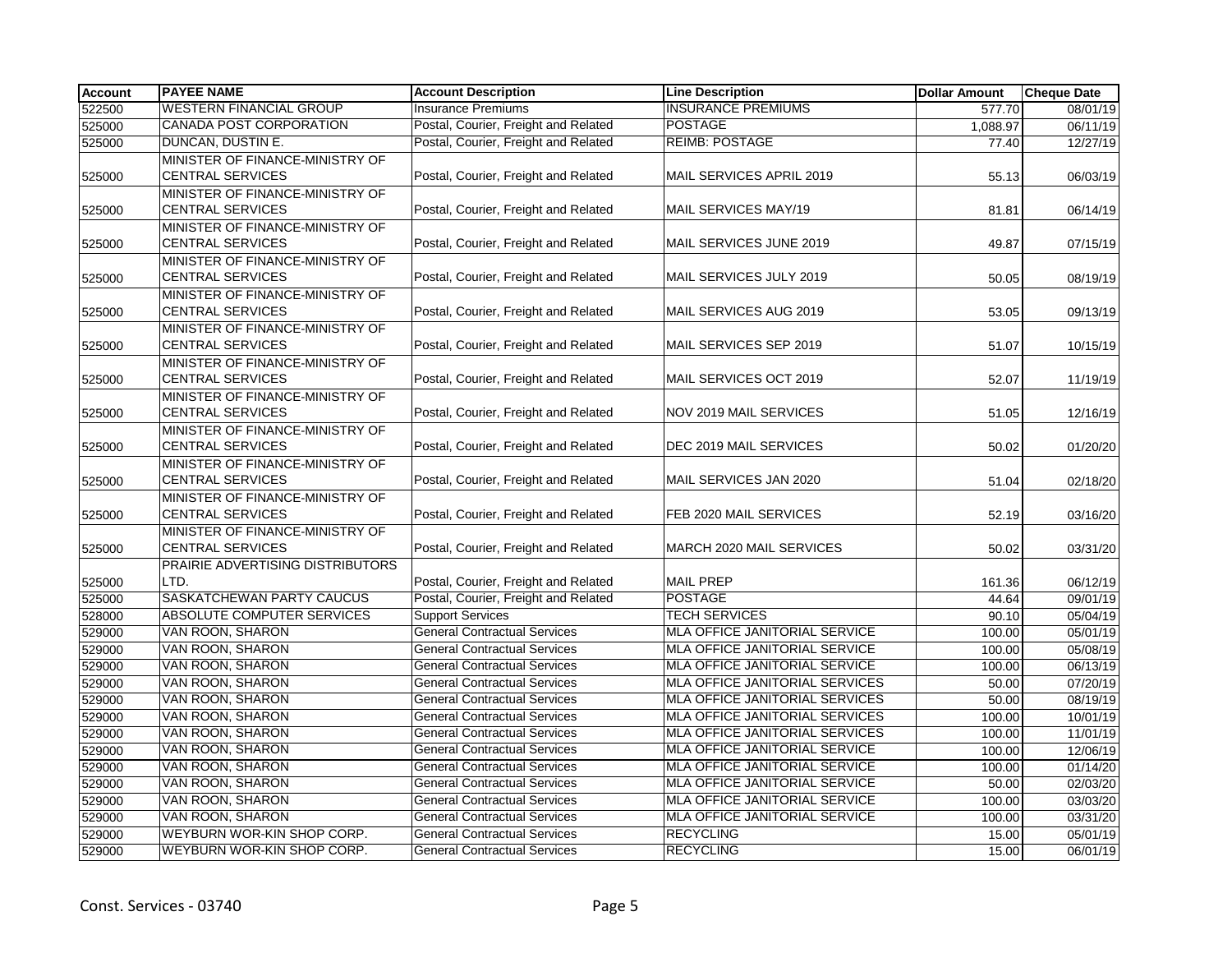| WEYBURN WOR-KIN SHOP CORP.<br><b>RECYCLING</b><br><b>General Contractual Services</b><br>07/01/19<br>15.00<br>WEYBURN WOR-KIN SHOP CORP.<br><b>RECYCLING</b><br><b>General Contractual Services</b><br>10.00<br>10/01/19<br>WEYBURN WOR-KIN SHOP CORP.<br><b>RECYCLING</b><br><b>General Contractual Services</b><br>10.00<br>12/01/19<br>WEYBURN WOR-KIN SHOP CORP.<br><b>RECYCLING</b><br><b>General Contractual Services</b><br>01/01/20<br>10.00<br>WEYBURN WOR-KIN SHOP CORP.<br><b>RECYCLING</b><br><b>General Contractual Services</b><br>10.00<br>03/01/20<br>MARU GROUP CANADA INC.<br>Primary Research/Focus group<br>Ad Hoc Research<br>05/01/19<br>632.98<br>MARU GROUP CANADA INC.<br>Primary Research/Focus group<br>Ad Hoc Research<br>632.98<br>08/01/19<br>MARU GROUP CANADA INC.<br>Primary Research/Focus group<br>AD HOC RESEARCH<br>661.11<br>11/01/19<br>MARU GROUP CANADA INC.<br>Primary Research/Focus group<br>Ad Hoc Research<br>661.11<br>03/01/20<br>BENGOUGH MUNICIPAL ARTS COUNCIL<br>Media Placement<br><b>ADVERTISING</b><br>175.00<br>08/01/19<br>GOLDEN WEST BROADCASTING LTD.<br>Media Placement<br><b>ADVERTISING</b><br>500.00<br>05/01/19<br>GOLDEN WEST BROADCASTING LTD.<br>ADVERTISING<br>Media Placement<br>90.00<br>06/01/19<br>GOLDEN WEST BROADCASTING LTD.<br>Media Placement<br><b>ADVERTISING</b><br>90.00<br>06/01/19<br>GOLDEN WEST BROADCASTING LTD.<br><b>Media Placement</b><br><b>ADVERTISING</b><br>90.00<br>06/01/19<br><b>GOLDEN WEST BROADCASTING LTD.</b><br><b>Media Placement</b><br><b>ADVERTISING</b><br>90.00<br>06/01/19<br>GOLDEN WEST BROADCASTING LTD.<br>Media Placement<br><b>ADVERTISING</b><br>150.00<br>07/01/19<br>GOLDEN WEST BROADCASTING LTD.<br>Media Placement<br><b>ADVERTISING</b><br>150.00<br>07/01/19<br>GOLDEN WEST BROADCASTING LTD.<br><b>ADVERTISING</b><br>Media Placement<br>500.00<br>$\overline{07/01/19}$<br>GOLDEN WEST BROADCASTING LTD.<br><b>ADVERTISING</b><br><b>Media Placement</b><br>530500<br>07/01/19<br>150.00<br>GOLDEN WEST BROADCASTING LTD.<br><b>ADVERTISING</b><br>Media Placement<br>530500<br>90.00<br>07/01/19<br>GOLDEN WEST BROADCASTING LTD.<br><b>ADVERTISING</b><br>530500<br><b>Media Placement</b><br>08/01/19<br>500.00<br><b>GOLDEN WEST BROADCASTING LTD.</b><br>Media Placement<br><b>ADVERTISING</b><br>500.00<br>09/01/19<br>GOLDEN WEST BROADCASTING LTD.<br><b>Media Placement</b><br><b>ADVERTISING</b><br>530500<br>09/01/19<br>750.00<br>GOLDEN WEST BROADCASTING LTD.<br><b>Media Placement</b><br><b>ADVERTISING</b><br>90.00<br>09/01/19<br>GOLDEN WEST BROADCASTING LTD.<br><b>Media Placement</b><br><b>ADVERTISING</b><br>530500<br>750.00<br>09/01/19<br>GOLDEN WEST BROADCASTING LTD.<br><b>ADVERTISING</b><br><b>Media Placement</b><br>750.00<br>09/01/19<br>GOLDEN WEST BROADCASTING LTD.<br><b>ADVERTISING</b><br>530500<br><b>Media Placement</b><br>09/01/19<br>500.00<br>GOLDEN WEST BROADCASTING LTD.<br>Media Placement<br><b>ADVERTISING</b><br>530500<br>500.00<br>10/01/19<br>GOLDEN WEST BROADCASTING LTD.<br><b>Media Placement</b><br><b>ADVERTISING</b><br>530500<br>500.00<br>11/01/19<br><b>GOLDEN WEST BROADCASTING LTD.</b><br><b>Media Placement</b><br><b>ADVERTISING</b><br>530500<br>500.00<br>12/01/19<br>GOLDEN WEST BROADCASTING LTD.<br><b>Media Placement</b><br><b>ADVERTISING</b><br>530500<br>155.00<br>12/01/19<br>GOLDEN WEST BROADCASTING LTD.<br>Media Placement<br><b>ADVERTISING</b><br>530500<br>500.00<br>01/01/20<br>GOLDEN WEST BROADCASTING LTD.<br>Media Placement<br><b>ADVERTISING</b><br>530500<br>300.00<br>01/01/20<br>GOLDEN WEST BROADCASTING LTD.<br><b>ADVERTISING</b><br><b>Media Placement</b><br>530500<br>01/01/20<br>465.00<br>GOLDEN WEST BROADCASTING LTD.<br><b>Media Placement</b><br><b>ADVERTISING</b><br>530500<br>500.00<br>02/01/20<br><b>GOLDEN WEST BROADCASTING LTD.</b><br><b>Media Placement</b><br><b>ADVERTISING</b><br>530500<br>500.00<br>03/01/20<br>PNG PRAIRIE NEWSPAPER GROUP<br>ADVERTISING<br>Media Placement<br>530500<br>78.12<br>05/01/19<br>PNG PRAIRIE NEWSPAPER GROUP<br><b>Media Placement</b><br><b>ADVERTISING</b><br>78.12<br>05/01/19<br>530500<br>PNG PRAIRIE NEWSPAPER GROUP<br><b>ADVERTISING</b><br><b>Media Placement</b><br>530500<br>78.12<br>05/01/19<br>PNG PRAIRIE NEWSPAPER GROUP<br>Media Placement<br><b>ADVERTISING</b><br>530500<br>239.59<br>05/01/19<br>PNG PRAIRIE NEWSPAPER GROUP<br><b>ADVERTISING</b><br><b>Media Placement</b><br>530500<br>99.50<br>05/01/19<br>PNG PRAIRIE NEWSPAPER GROUP<br><b>ADVERTISING</b><br>530500<br><b>Media Placement</b><br>05/01/19<br>79.00<br>PNG PRAIRIE NEWSPAPER GROUP<br><b>Media Placement</b><br><b>ADVERTISING</b><br>530500<br>78.12<br>05/15/19<br>PNG PRAIRIE NEWSPAPER GROUP<br><b>Media Placement</b><br><b>ADVERTISING</b><br>530500<br>78.12<br>05/15/19 | <b>Account</b> | <b>PAYEE NAME</b> | <b>Account Description</b> | <b>Line Description</b> | <b>Dollar Amount</b> | <b>Cheque Date</b> |
|-------------------------------------------------------------------------------------------------------------------------------------------------------------------------------------------------------------------------------------------------------------------------------------------------------------------------------------------------------------------------------------------------------------------------------------------------------------------------------------------------------------------------------------------------------------------------------------------------------------------------------------------------------------------------------------------------------------------------------------------------------------------------------------------------------------------------------------------------------------------------------------------------------------------------------------------------------------------------------------------------------------------------------------------------------------------------------------------------------------------------------------------------------------------------------------------------------------------------------------------------------------------------------------------------------------------------------------------------------------------------------------------------------------------------------------------------------------------------------------------------------------------------------------------------------------------------------------------------------------------------------------------------------------------------------------------------------------------------------------------------------------------------------------------------------------------------------------------------------------------------------------------------------------------------------------------------------------------------------------------------------------------------------------------------------------------------------------------------------------------------------------------------------------------------------------------------------------------------------------------------------------------------------------------------------------------------------------------------------------------------------------------------------------------------------------------------------------------------------------------------------------------------------------------------------------------------------------------------------------------------------------------------------------------------------------------------------------------------------------------------------------------------------------------------------------------------------------------------------------------------------------------------------------------------------------------------------------------------------------------------------------------------------------------------------------------------------------------------------------------------------------------------------------------------------------------------------------------------------------------------------------------------------------------------------------------------------------------------------------------------------------------------------------------------------------------------------------------------------------------------------------------------------------------------------------------------------------------------------------------------------------------------------------------------------------------------------------------------------------------------------------------------------------------------------------------------------------------------------------------------------------------------------------------------------------------------------------------------------------------------------------------------------------------------------------------------------------------------------------------------------------------------------------------------------------------------------------------------------------------------------------------------------------------------------------------------------------------------------------------------------------------------------------------------------------------------------------------------------------------------------------------------------------------------------------------------------------------------------------------------------------------------------------------------------------------------------------------------------------------------------------------------------------------------------------------------------------------------------------------------|----------------|-------------------|----------------------------|-------------------------|----------------------|--------------------|
|                                                                                                                                                                                                                                                                                                                                                                                                                                                                                                                                                                                                                                                                                                                                                                                                                                                                                                                                                                                                                                                                                                                                                                                                                                                                                                                                                                                                                                                                                                                                                                                                                                                                                                                                                                                                                                                                                                                                                                                                                                                                                                                                                                                                                                                                                                                                                                                                                                                                                                                                                                                                                                                                                                                                                                                                                                                                                                                                                                                                                                                                                                                                                                                                                                                                                                                                                                                                                                                                                                                                                                                                                                                                                                                                                                                                                                                                                                                                                                                                                                                                                                                                                                                                                                                                                                                                                                                                                                                                                                                                                                                                                                                                                                                                                                                                                                                                         | 529000         |                   |                            |                         |                      |                    |
|                                                                                                                                                                                                                                                                                                                                                                                                                                                                                                                                                                                                                                                                                                                                                                                                                                                                                                                                                                                                                                                                                                                                                                                                                                                                                                                                                                                                                                                                                                                                                                                                                                                                                                                                                                                                                                                                                                                                                                                                                                                                                                                                                                                                                                                                                                                                                                                                                                                                                                                                                                                                                                                                                                                                                                                                                                                                                                                                                                                                                                                                                                                                                                                                                                                                                                                                                                                                                                                                                                                                                                                                                                                                                                                                                                                                                                                                                                                                                                                                                                                                                                                                                                                                                                                                                                                                                                                                                                                                                                                                                                                                                                                                                                                                                                                                                                                                         | 529000         |                   |                            |                         |                      |                    |
|                                                                                                                                                                                                                                                                                                                                                                                                                                                                                                                                                                                                                                                                                                                                                                                                                                                                                                                                                                                                                                                                                                                                                                                                                                                                                                                                                                                                                                                                                                                                                                                                                                                                                                                                                                                                                                                                                                                                                                                                                                                                                                                                                                                                                                                                                                                                                                                                                                                                                                                                                                                                                                                                                                                                                                                                                                                                                                                                                                                                                                                                                                                                                                                                                                                                                                                                                                                                                                                                                                                                                                                                                                                                                                                                                                                                                                                                                                                                                                                                                                                                                                                                                                                                                                                                                                                                                                                                                                                                                                                                                                                                                                                                                                                                                                                                                                                                         | 529000         |                   |                            |                         |                      |                    |
|                                                                                                                                                                                                                                                                                                                                                                                                                                                                                                                                                                                                                                                                                                                                                                                                                                                                                                                                                                                                                                                                                                                                                                                                                                                                                                                                                                                                                                                                                                                                                                                                                                                                                                                                                                                                                                                                                                                                                                                                                                                                                                                                                                                                                                                                                                                                                                                                                                                                                                                                                                                                                                                                                                                                                                                                                                                                                                                                                                                                                                                                                                                                                                                                                                                                                                                                                                                                                                                                                                                                                                                                                                                                                                                                                                                                                                                                                                                                                                                                                                                                                                                                                                                                                                                                                                                                                                                                                                                                                                                                                                                                                                                                                                                                                                                                                                                                         | 529000         |                   |                            |                         |                      |                    |
|                                                                                                                                                                                                                                                                                                                                                                                                                                                                                                                                                                                                                                                                                                                                                                                                                                                                                                                                                                                                                                                                                                                                                                                                                                                                                                                                                                                                                                                                                                                                                                                                                                                                                                                                                                                                                                                                                                                                                                                                                                                                                                                                                                                                                                                                                                                                                                                                                                                                                                                                                                                                                                                                                                                                                                                                                                                                                                                                                                                                                                                                                                                                                                                                                                                                                                                                                                                                                                                                                                                                                                                                                                                                                                                                                                                                                                                                                                                                                                                                                                                                                                                                                                                                                                                                                                                                                                                                                                                                                                                                                                                                                                                                                                                                                                                                                                                                         | 529000         |                   |                            |                         |                      |                    |
|                                                                                                                                                                                                                                                                                                                                                                                                                                                                                                                                                                                                                                                                                                                                                                                                                                                                                                                                                                                                                                                                                                                                                                                                                                                                                                                                                                                                                                                                                                                                                                                                                                                                                                                                                                                                                                                                                                                                                                                                                                                                                                                                                                                                                                                                                                                                                                                                                                                                                                                                                                                                                                                                                                                                                                                                                                                                                                                                                                                                                                                                                                                                                                                                                                                                                                                                                                                                                                                                                                                                                                                                                                                                                                                                                                                                                                                                                                                                                                                                                                                                                                                                                                                                                                                                                                                                                                                                                                                                                                                                                                                                                                                                                                                                                                                                                                                                         | 530300         |                   |                            |                         |                      |                    |
|                                                                                                                                                                                                                                                                                                                                                                                                                                                                                                                                                                                                                                                                                                                                                                                                                                                                                                                                                                                                                                                                                                                                                                                                                                                                                                                                                                                                                                                                                                                                                                                                                                                                                                                                                                                                                                                                                                                                                                                                                                                                                                                                                                                                                                                                                                                                                                                                                                                                                                                                                                                                                                                                                                                                                                                                                                                                                                                                                                                                                                                                                                                                                                                                                                                                                                                                                                                                                                                                                                                                                                                                                                                                                                                                                                                                                                                                                                                                                                                                                                                                                                                                                                                                                                                                                                                                                                                                                                                                                                                                                                                                                                                                                                                                                                                                                                                                         | 530300         |                   |                            |                         |                      |                    |
|                                                                                                                                                                                                                                                                                                                                                                                                                                                                                                                                                                                                                                                                                                                                                                                                                                                                                                                                                                                                                                                                                                                                                                                                                                                                                                                                                                                                                                                                                                                                                                                                                                                                                                                                                                                                                                                                                                                                                                                                                                                                                                                                                                                                                                                                                                                                                                                                                                                                                                                                                                                                                                                                                                                                                                                                                                                                                                                                                                                                                                                                                                                                                                                                                                                                                                                                                                                                                                                                                                                                                                                                                                                                                                                                                                                                                                                                                                                                                                                                                                                                                                                                                                                                                                                                                                                                                                                                                                                                                                                                                                                                                                                                                                                                                                                                                                                                         | 530300         |                   |                            |                         |                      |                    |
|                                                                                                                                                                                                                                                                                                                                                                                                                                                                                                                                                                                                                                                                                                                                                                                                                                                                                                                                                                                                                                                                                                                                                                                                                                                                                                                                                                                                                                                                                                                                                                                                                                                                                                                                                                                                                                                                                                                                                                                                                                                                                                                                                                                                                                                                                                                                                                                                                                                                                                                                                                                                                                                                                                                                                                                                                                                                                                                                                                                                                                                                                                                                                                                                                                                                                                                                                                                                                                                                                                                                                                                                                                                                                                                                                                                                                                                                                                                                                                                                                                                                                                                                                                                                                                                                                                                                                                                                                                                                                                                                                                                                                                                                                                                                                                                                                                                                         | 530300         |                   |                            |                         |                      |                    |
|                                                                                                                                                                                                                                                                                                                                                                                                                                                                                                                                                                                                                                                                                                                                                                                                                                                                                                                                                                                                                                                                                                                                                                                                                                                                                                                                                                                                                                                                                                                                                                                                                                                                                                                                                                                                                                                                                                                                                                                                                                                                                                                                                                                                                                                                                                                                                                                                                                                                                                                                                                                                                                                                                                                                                                                                                                                                                                                                                                                                                                                                                                                                                                                                                                                                                                                                                                                                                                                                                                                                                                                                                                                                                                                                                                                                                                                                                                                                                                                                                                                                                                                                                                                                                                                                                                                                                                                                                                                                                                                                                                                                                                                                                                                                                                                                                                                                         |                |                   |                            |                         |                      |                    |
|                                                                                                                                                                                                                                                                                                                                                                                                                                                                                                                                                                                                                                                                                                                                                                                                                                                                                                                                                                                                                                                                                                                                                                                                                                                                                                                                                                                                                                                                                                                                                                                                                                                                                                                                                                                                                                                                                                                                                                                                                                                                                                                                                                                                                                                                                                                                                                                                                                                                                                                                                                                                                                                                                                                                                                                                                                                                                                                                                                                                                                                                                                                                                                                                                                                                                                                                                                                                                                                                                                                                                                                                                                                                                                                                                                                                                                                                                                                                                                                                                                                                                                                                                                                                                                                                                                                                                                                                                                                                                                                                                                                                                                                                                                                                                                                                                                                                         | 530500         |                   |                            |                         |                      |                    |
|                                                                                                                                                                                                                                                                                                                                                                                                                                                                                                                                                                                                                                                                                                                                                                                                                                                                                                                                                                                                                                                                                                                                                                                                                                                                                                                                                                                                                                                                                                                                                                                                                                                                                                                                                                                                                                                                                                                                                                                                                                                                                                                                                                                                                                                                                                                                                                                                                                                                                                                                                                                                                                                                                                                                                                                                                                                                                                                                                                                                                                                                                                                                                                                                                                                                                                                                                                                                                                                                                                                                                                                                                                                                                                                                                                                                                                                                                                                                                                                                                                                                                                                                                                                                                                                                                                                                                                                                                                                                                                                                                                                                                                                                                                                                                                                                                                                                         | 530500         |                   |                            |                         |                      |                    |
|                                                                                                                                                                                                                                                                                                                                                                                                                                                                                                                                                                                                                                                                                                                                                                                                                                                                                                                                                                                                                                                                                                                                                                                                                                                                                                                                                                                                                                                                                                                                                                                                                                                                                                                                                                                                                                                                                                                                                                                                                                                                                                                                                                                                                                                                                                                                                                                                                                                                                                                                                                                                                                                                                                                                                                                                                                                                                                                                                                                                                                                                                                                                                                                                                                                                                                                                                                                                                                                                                                                                                                                                                                                                                                                                                                                                                                                                                                                                                                                                                                                                                                                                                                                                                                                                                                                                                                                                                                                                                                                                                                                                                                                                                                                                                                                                                                                                         | 530500         |                   |                            |                         |                      |                    |
|                                                                                                                                                                                                                                                                                                                                                                                                                                                                                                                                                                                                                                                                                                                                                                                                                                                                                                                                                                                                                                                                                                                                                                                                                                                                                                                                                                                                                                                                                                                                                                                                                                                                                                                                                                                                                                                                                                                                                                                                                                                                                                                                                                                                                                                                                                                                                                                                                                                                                                                                                                                                                                                                                                                                                                                                                                                                                                                                                                                                                                                                                                                                                                                                                                                                                                                                                                                                                                                                                                                                                                                                                                                                                                                                                                                                                                                                                                                                                                                                                                                                                                                                                                                                                                                                                                                                                                                                                                                                                                                                                                                                                                                                                                                                                                                                                                                                         | 530500         |                   |                            |                         |                      |                    |
|                                                                                                                                                                                                                                                                                                                                                                                                                                                                                                                                                                                                                                                                                                                                                                                                                                                                                                                                                                                                                                                                                                                                                                                                                                                                                                                                                                                                                                                                                                                                                                                                                                                                                                                                                                                                                                                                                                                                                                                                                                                                                                                                                                                                                                                                                                                                                                                                                                                                                                                                                                                                                                                                                                                                                                                                                                                                                                                                                                                                                                                                                                                                                                                                                                                                                                                                                                                                                                                                                                                                                                                                                                                                                                                                                                                                                                                                                                                                                                                                                                                                                                                                                                                                                                                                                                                                                                                                                                                                                                                                                                                                                                                                                                                                                                                                                                                                         | 530500         |                   |                            |                         |                      |                    |
|                                                                                                                                                                                                                                                                                                                                                                                                                                                                                                                                                                                                                                                                                                                                                                                                                                                                                                                                                                                                                                                                                                                                                                                                                                                                                                                                                                                                                                                                                                                                                                                                                                                                                                                                                                                                                                                                                                                                                                                                                                                                                                                                                                                                                                                                                                                                                                                                                                                                                                                                                                                                                                                                                                                                                                                                                                                                                                                                                                                                                                                                                                                                                                                                                                                                                                                                                                                                                                                                                                                                                                                                                                                                                                                                                                                                                                                                                                                                                                                                                                                                                                                                                                                                                                                                                                                                                                                                                                                                                                                                                                                                                                                                                                                                                                                                                                                                         | 530500         |                   |                            |                         |                      |                    |
|                                                                                                                                                                                                                                                                                                                                                                                                                                                                                                                                                                                                                                                                                                                                                                                                                                                                                                                                                                                                                                                                                                                                                                                                                                                                                                                                                                                                                                                                                                                                                                                                                                                                                                                                                                                                                                                                                                                                                                                                                                                                                                                                                                                                                                                                                                                                                                                                                                                                                                                                                                                                                                                                                                                                                                                                                                                                                                                                                                                                                                                                                                                                                                                                                                                                                                                                                                                                                                                                                                                                                                                                                                                                                                                                                                                                                                                                                                                                                                                                                                                                                                                                                                                                                                                                                                                                                                                                                                                                                                                                                                                                                                                                                                                                                                                                                                                                         | 530500         |                   |                            |                         |                      |                    |
|                                                                                                                                                                                                                                                                                                                                                                                                                                                                                                                                                                                                                                                                                                                                                                                                                                                                                                                                                                                                                                                                                                                                                                                                                                                                                                                                                                                                                                                                                                                                                                                                                                                                                                                                                                                                                                                                                                                                                                                                                                                                                                                                                                                                                                                                                                                                                                                                                                                                                                                                                                                                                                                                                                                                                                                                                                                                                                                                                                                                                                                                                                                                                                                                                                                                                                                                                                                                                                                                                                                                                                                                                                                                                                                                                                                                                                                                                                                                                                                                                                                                                                                                                                                                                                                                                                                                                                                                                                                                                                                                                                                                                                                                                                                                                                                                                                                                         | 530500         |                   |                            |                         |                      |                    |
|                                                                                                                                                                                                                                                                                                                                                                                                                                                                                                                                                                                                                                                                                                                                                                                                                                                                                                                                                                                                                                                                                                                                                                                                                                                                                                                                                                                                                                                                                                                                                                                                                                                                                                                                                                                                                                                                                                                                                                                                                                                                                                                                                                                                                                                                                                                                                                                                                                                                                                                                                                                                                                                                                                                                                                                                                                                                                                                                                                                                                                                                                                                                                                                                                                                                                                                                                                                                                                                                                                                                                                                                                                                                                                                                                                                                                                                                                                                                                                                                                                                                                                                                                                                                                                                                                                                                                                                                                                                                                                                                                                                                                                                                                                                                                                                                                                                                         | 530500         |                   |                            |                         |                      |                    |
|                                                                                                                                                                                                                                                                                                                                                                                                                                                                                                                                                                                                                                                                                                                                                                                                                                                                                                                                                                                                                                                                                                                                                                                                                                                                                                                                                                                                                                                                                                                                                                                                                                                                                                                                                                                                                                                                                                                                                                                                                                                                                                                                                                                                                                                                                                                                                                                                                                                                                                                                                                                                                                                                                                                                                                                                                                                                                                                                                                                                                                                                                                                                                                                                                                                                                                                                                                                                                                                                                                                                                                                                                                                                                                                                                                                                                                                                                                                                                                                                                                                                                                                                                                                                                                                                                                                                                                                                                                                                                                                                                                                                                                                                                                                                                                                                                                                                         |                |                   |                            |                         |                      |                    |
|                                                                                                                                                                                                                                                                                                                                                                                                                                                                                                                                                                                                                                                                                                                                                                                                                                                                                                                                                                                                                                                                                                                                                                                                                                                                                                                                                                                                                                                                                                                                                                                                                                                                                                                                                                                                                                                                                                                                                                                                                                                                                                                                                                                                                                                                                                                                                                                                                                                                                                                                                                                                                                                                                                                                                                                                                                                                                                                                                                                                                                                                                                                                                                                                                                                                                                                                                                                                                                                                                                                                                                                                                                                                                                                                                                                                                                                                                                                                                                                                                                                                                                                                                                                                                                                                                                                                                                                                                                                                                                                                                                                                                                                                                                                                                                                                                                                                         |                |                   |                            |                         |                      |                    |
|                                                                                                                                                                                                                                                                                                                                                                                                                                                                                                                                                                                                                                                                                                                                                                                                                                                                                                                                                                                                                                                                                                                                                                                                                                                                                                                                                                                                                                                                                                                                                                                                                                                                                                                                                                                                                                                                                                                                                                                                                                                                                                                                                                                                                                                                                                                                                                                                                                                                                                                                                                                                                                                                                                                                                                                                                                                                                                                                                                                                                                                                                                                                                                                                                                                                                                                                                                                                                                                                                                                                                                                                                                                                                                                                                                                                                                                                                                                                                                                                                                                                                                                                                                                                                                                                                                                                                                                                                                                                                                                                                                                                                                                                                                                                                                                                                                                                         |                |                   |                            |                         |                      |                    |
|                                                                                                                                                                                                                                                                                                                                                                                                                                                                                                                                                                                                                                                                                                                                                                                                                                                                                                                                                                                                                                                                                                                                                                                                                                                                                                                                                                                                                                                                                                                                                                                                                                                                                                                                                                                                                                                                                                                                                                                                                                                                                                                                                                                                                                                                                                                                                                                                                                                                                                                                                                                                                                                                                                                                                                                                                                                                                                                                                                                                                                                                                                                                                                                                                                                                                                                                                                                                                                                                                                                                                                                                                                                                                                                                                                                                                                                                                                                                                                                                                                                                                                                                                                                                                                                                                                                                                                                                                                                                                                                                                                                                                                                                                                                                                                                                                                                                         | 530500         |                   |                            |                         |                      |                    |
|                                                                                                                                                                                                                                                                                                                                                                                                                                                                                                                                                                                                                                                                                                                                                                                                                                                                                                                                                                                                                                                                                                                                                                                                                                                                                                                                                                                                                                                                                                                                                                                                                                                                                                                                                                                                                                                                                                                                                                                                                                                                                                                                                                                                                                                                                                                                                                                                                                                                                                                                                                                                                                                                                                                                                                                                                                                                                                                                                                                                                                                                                                                                                                                                                                                                                                                                                                                                                                                                                                                                                                                                                                                                                                                                                                                                                                                                                                                                                                                                                                                                                                                                                                                                                                                                                                                                                                                                                                                                                                                                                                                                                                                                                                                                                                                                                                                                         |                |                   |                            |                         |                      |                    |
|                                                                                                                                                                                                                                                                                                                                                                                                                                                                                                                                                                                                                                                                                                                                                                                                                                                                                                                                                                                                                                                                                                                                                                                                                                                                                                                                                                                                                                                                                                                                                                                                                                                                                                                                                                                                                                                                                                                                                                                                                                                                                                                                                                                                                                                                                                                                                                                                                                                                                                                                                                                                                                                                                                                                                                                                                                                                                                                                                                                                                                                                                                                                                                                                                                                                                                                                                                                                                                                                                                                                                                                                                                                                                                                                                                                                                                                                                                                                                                                                                                                                                                                                                                                                                                                                                                                                                                                                                                                                                                                                                                                                                                                                                                                                                                                                                                                                         | 530500         |                   |                            |                         |                      |                    |
|                                                                                                                                                                                                                                                                                                                                                                                                                                                                                                                                                                                                                                                                                                                                                                                                                                                                                                                                                                                                                                                                                                                                                                                                                                                                                                                                                                                                                                                                                                                                                                                                                                                                                                                                                                                                                                                                                                                                                                                                                                                                                                                                                                                                                                                                                                                                                                                                                                                                                                                                                                                                                                                                                                                                                                                                                                                                                                                                                                                                                                                                                                                                                                                                                                                                                                                                                                                                                                                                                                                                                                                                                                                                                                                                                                                                                                                                                                                                                                                                                                                                                                                                                                                                                                                                                                                                                                                                                                                                                                                                                                                                                                                                                                                                                                                                                                                                         |                |                   |                            |                         |                      |                    |
|                                                                                                                                                                                                                                                                                                                                                                                                                                                                                                                                                                                                                                                                                                                                                                                                                                                                                                                                                                                                                                                                                                                                                                                                                                                                                                                                                                                                                                                                                                                                                                                                                                                                                                                                                                                                                                                                                                                                                                                                                                                                                                                                                                                                                                                                                                                                                                                                                                                                                                                                                                                                                                                                                                                                                                                                                                                                                                                                                                                                                                                                                                                                                                                                                                                                                                                                                                                                                                                                                                                                                                                                                                                                                                                                                                                                                                                                                                                                                                                                                                                                                                                                                                                                                                                                                                                                                                                                                                                                                                                                                                                                                                                                                                                                                                                                                                                                         | 530500         |                   |                            |                         |                      |                    |
|                                                                                                                                                                                                                                                                                                                                                                                                                                                                                                                                                                                                                                                                                                                                                                                                                                                                                                                                                                                                                                                                                                                                                                                                                                                                                                                                                                                                                                                                                                                                                                                                                                                                                                                                                                                                                                                                                                                                                                                                                                                                                                                                                                                                                                                                                                                                                                                                                                                                                                                                                                                                                                                                                                                                                                                                                                                                                                                                                                                                                                                                                                                                                                                                                                                                                                                                                                                                                                                                                                                                                                                                                                                                                                                                                                                                                                                                                                                                                                                                                                                                                                                                                                                                                                                                                                                                                                                                                                                                                                                                                                                                                                                                                                                                                                                                                                                                         |                |                   |                            |                         |                      |                    |
|                                                                                                                                                                                                                                                                                                                                                                                                                                                                                                                                                                                                                                                                                                                                                                                                                                                                                                                                                                                                                                                                                                                                                                                                                                                                                                                                                                                                                                                                                                                                                                                                                                                                                                                                                                                                                                                                                                                                                                                                                                                                                                                                                                                                                                                                                                                                                                                                                                                                                                                                                                                                                                                                                                                                                                                                                                                                                                                                                                                                                                                                                                                                                                                                                                                                                                                                                                                                                                                                                                                                                                                                                                                                                                                                                                                                                                                                                                                                                                                                                                                                                                                                                                                                                                                                                                                                                                                                                                                                                                                                                                                                                                                                                                                                                                                                                                                                         |                |                   |                            |                         |                      |                    |
|                                                                                                                                                                                                                                                                                                                                                                                                                                                                                                                                                                                                                                                                                                                                                                                                                                                                                                                                                                                                                                                                                                                                                                                                                                                                                                                                                                                                                                                                                                                                                                                                                                                                                                                                                                                                                                                                                                                                                                                                                                                                                                                                                                                                                                                                                                                                                                                                                                                                                                                                                                                                                                                                                                                                                                                                                                                                                                                                                                                                                                                                                                                                                                                                                                                                                                                                                                                                                                                                                                                                                                                                                                                                                                                                                                                                                                                                                                                                                                                                                                                                                                                                                                                                                                                                                                                                                                                                                                                                                                                                                                                                                                                                                                                                                                                                                                                                         |                |                   |                            |                         |                      |                    |
|                                                                                                                                                                                                                                                                                                                                                                                                                                                                                                                                                                                                                                                                                                                                                                                                                                                                                                                                                                                                                                                                                                                                                                                                                                                                                                                                                                                                                                                                                                                                                                                                                                                                                                                                                                                                                                                                                                                                                                                                                                                                                                                                                                                                                                                                                                                                                                                                                                                                                                                                                                                                                                                                                                                                                                                                                                                                                                                                                                                                                                                                                                                                                                                                                                                                                                                                                                                                                                                                                                                                                                                                                                                                                                                                                                                                                                                                                                                                                                                                                                                                                                                                                                                                                                                                                                                                                                                                                                                                                                                                                                                                                                                                                                                                                                                                                                                                         |                |                   |                            |                         |                      |                    |
|                                                                                                                                                                                                                                                                                                                                                                                                                                                                                                                                                                                                                                                                                                                                                                                                                                                                                                                                                                                                                                                                                                                                                                                                                                                                                                                                                                                                                                                                                                                                                                                                                                                                                                                                                                                                                                                                                                                                                                                                                                                                                                                                                                                                                                                                                                                                                                                                                                                                                                                                                                                                                                                                                                                                                                                                                                                                                                                                                                                                                                                                                                                                                                                                                                                                                                                                                                                                                                                                                                                                                                                                                                                                                                                                                                                                                                                                                                                                                                                                                                                                                                                                                                                                                                                                                                                                                                                                                                                                                                                                                                                                                                                                                                                                                                                                                                                                         |                |                   |                            |                         |                      |                    |
|                                                                                                                                                                                                                                                                                                                                                                                                                                                                                                                                                                                                                                                                                                                                                                                                                                                                                                                                                                                                                                                                                                                                                                                                                                                                                                                                                                                                                                                                                                                                                                                                                                                                                                                                                                                                                                                                                                                                                                                                                                                                                                                                                                                                                                                                                                                                                                                                                                                                                                                                                                                                                                                                                                                                                                                                                                                                                                                                                                                                                                                                                                                                                                                                                                                                                                                                                                                                                                                                                                                                                                                                                                                                                                                                                                                                                                                                                                                                                                                                                                                                                                                                                                                                                                                                                                                                                                                                                                                                                                                                                                                                                                                                                                                                                                                                                                                                         |                |                   |                            |                         |                      |                    |
|                                                                                                                                                                                                                                                                                                                                                                                                                                                                                                                                                                                                                                                                                                                                                                                                                                                                                                                                                                                                                                                                                                                                                                                                                                                                                                                                                                                                                                                                                                                                                                                                                                                                                                                                                                                                                                                                                                                                                                                                                                                                                                                                                                                                                                                                                                                                                                                                                                                                                                                                                                                                                                                                                                                                                                                                                                                                                                                                                                                                                                                                                                                                                                                                                                                                                                                                                                                                                                                                                                                                                                                                                                                                                                                                                                                                                                                                                                                                                                                                                                                                                                                                                                                                                                                                                                                                                                                                                                                                                                                                                                                                                                                                                                                                                                                                                                                                         |                |                   |                            |                         |                      |                    |
|                                                                                                                                                                                                                                                                                                                                                                                                                                                                                                                                                                                                                                                                                                                                                                                                                                                                                                                                                                                                                                                                                                                                                                                                                                                                                                                                                                                                                                                                                                                                                                                                                                                                                                                                                                                                                                                                                                                                                                                                                                                                                                                                                                                                                                                                                                                                                                                                                                                                                                                                                                                                                                                                                                                                                                                                                                                                                                                                                                                                                                                                                                                                                                                                                                                                                                                                                                                                                                                                                                                                                                                                                                                                                                                                                                                                                                                                                                                                                                                                                                                                                                                                                                                                                                                                                                                                                                                                                                                                                                                                                                                                                                                                                                                                                                                                                                                                         |                |                   |                            |                         |                      |                    |
|                                                                                                                                                                                                                                                                                                                                                                                                                                                                                                                                                                                                                                                                                                                                                                                                                                                                                                                                                                                                                                                                                                                                                                                                                                                                                                                                                                                                                                                                                                                                                                                                                                                                                                                                                                                                                                                                                                                                                                                                                                                                                                                                                                                                                                                                                                                                                                                                                                                                                                                                                                                                                                                                                                                                                                                                                                                                                                                                                                                                                                                                                                                                                                                                                                                                                                                                                                                                                                                                                                                                                                                                                                                                                                                                                                                                                                                                                                                                                                                                                                                                                                                                                                                                                                                                                                                                                                                                                                                                                                                                                                                                                                                                                                                                                                                                                                                                         |                |                   |                            |                         |                      |                    |
|                                                                                                                                                                                                                                                                                                                                                                                                                                                                                                                                                                                                                                                                                                                                                                                                                                                                                                                                                                                                                                                                                                                                                                                                                                                                                                                                                                                                                                                                                                                                                                                                                                                                                                                                                                                                                                                                                                                                                                                                                                                                                                                                                                                                                                                                                                                                                                                                                                                                                                                                                                                                                                                                                                                                                                                                                                                                                                                                                                                                                                                                                                                                                                                                                                                                                                                                                                                                                                                                                                                                                                                                                                                                                                                                                                                                                                                                                                                                                                                                                                                                                                                                                                                                                                                                                                                                                                                                                                                                                                                                                                                                                                                                                                                                                                                                                                                                         |                |                   |                            |                         |                      |                    |
|                                                                                                                                                                                                                                                                                                                                                                                                                                                                                                                                                                                                                                                                                                                                                                                                                                                                                                                                                                                                                                                                                                                                                                                                                                                                                                                                                                                                                                                                                                                                                                                                                                                                                                                                                                                                                                                                                                                                                                                                                                                                                                                                                                                                                                                                                                                                                                                                                                                                                                                                                                                                                                                                                                                                                                                                                                                                                                                                                                                                                                                                                                                                                                                                                                                                                                                                                                                                                                                                                                                                                                                                                                                                                                                                                                                                                                                                                                                                                                                                                                                                                                                                                                                                                                                                                                                                                                                                                                                                                                                                                                                                                                                                                                                                                                                                                                                                         |                |                   |                            |                         |                      |                    |
|                                                                                                                                                                                                                                                                                                                                                                                                                                                                                                                                                                                                                                                                                                                                                                                                                                                                                                                                                                                                                                                                                                                                                                                                                                                                                                                                                                                                                                                                                                                                                                                                                                                                                                                                                                                                                                                                                                                                                                                                                                                                                                                                                                                                                                                                                                                                                                                                                                                                                                                                                                                                                                                                                                                                                                                                                                                                                                                                                                                                                                                                                                                                                                                                                                                                                                                                                                                                                                                                                                                                                                                                                                                                                                                                                                                                                                                                                                                                                                                                                                                                                                                                                                                                                                                                                                                                                                                                                                                                                                                                                                                                                                                                                                                                                                                                                                                                         |                |                   |                            |                         |                      |                    |
|                                                                                                                                                                                                                                                                                                                                                                                                                                                                                                                                                                                                                                                                                                                                                                                                                                                                                                                                                                                                                                                                                                                                                                                                                                                                                                                                                                                                                                                                                                                                                                                                                                                                                                                                                                                                                                                                                                                                                                                                                                                                                                                                                                                                                                                                                                                                                                                                                                                                                                                                                                                                                                                                                                                                                                                                                                                                                                                                                                                                                                                                                                                                                                                                                                                                                                                                                                                                                                                                                                                                                                                                                                                                                                                                                                                                                                                                                                                                                                                                                                                                                                                                                                                                                                                                                                                                                                                                                                                                                                                                                                                                                                                                                                                                                                                                                                                                         |                |                   |                            |                         |                      |                    |
|                                                                                                                                                                                                                                                                                                                                                                                                                                                                                                                                                                                                                                                                                                                                                                                                                                                                                                                                                                                                                                                                                                                                                                                                                                                                                                                                                                                                                                                                                                                                                                                                                                                                                                                                                                                                                                                                                                                                                                                                                                                                                                                                                                                                                                                                                                                                                                                                                                                                                                                                                                                                                                                                                                                                                                                                                                                                                                                                                                                                                                                                                                                                                                                                                                                                                                                                                                                                                                                                                                                                                                                                                                                                                                                                                                                                                                                                                                                                                                                                                                                                                                                                                                                                                                                                                                                                                                                                                                                                                                                                                                                                                                                                                                                                                                                                                                                                         |                |                   |                            |                         |                      |                    |
|                                                                                                                                                                                                                                                                                                                                                                                                                                                                                                                                                                                                                                                                                                                                                                                                                                                                                                                                                                                                                                                                                                                                                                                                                                                                                                                                                                                                                                                                                                                                                                                                                                                                                                                                                                                                                                                                                                                                                                                                                                                                                                                                                                                                                                                                                                                                                                                                                                                                                                                                                                                                                                                                                                                                                                                                                                                                                                                                                                                                                                                                                                                                                                                                                                                                                                                                                                                                                                                                                                                                                                                                                                                                                                                                                                                                                                                                                                                                                                                                                                                                                                                                                                                                                                                                                                                                                                                                                                                                                                                                                                                                                                                                                                                                                                                                                                                                         |                |                   |                            |                         |                      |                    |
|                                                                                                                                                                                                                                                                                                                                                                                                                                                                                                                                                                                                                                                                                                                                                                                                                                                                                                                                                                                                                                                                                                                                                                                                                                                                                                                                                                                                                                                                                                                                                                                                                                                                                                                                                                                                                                                                                                                                                                                                                                                                                                                                                                                                                                                                                                                                                                                                                                                                                                                                                                                                                                                                                                                                                                                                                                                                                                                                                                                                                                                                                                                                                                                                                                                                                                                                                                                                                                                                                                                                                                                                                                                                                                                                                                                                                                                                                                                                                                                                                                                                                                                                                                                                                                                                                                                                                                                                                                                                                                                                                                                                                                                                                                                                                                                                                                                                         |                |                   |                            |                         |                      |                    |
|                                                                                                                                                                                                                                                                                                                                                                                                                                                                                                                                                                                                                                                                                                                                                                                                                                                                                                                                                                                                                                                                                                                                                                                                                                                                                                                                                                                                                                                                                                                                                                                                                                                                                                                                                                                                                                                                                                                                                                                                                                                                                                                                                                                                                                                                                                                                                                                                                                                                                                                                                                                                                                                                                                                                                                                                                                                                                                                                                                                                                                                                                                                                                                                                                                                                                                                                                                                                                                                                                                                                                                                                                                                                                                                                                                                                                                                                                                                                                                                                                                                                                                                                                                                                                                                                                                                                                                                                                                                                                                                                                                                                                                                                                                                                                                                                                                                                         |                |                   |                            |                         |                      |                    |
|                                                                                                                                                                                                                                                                                                                                                                                                                                                                                                                                                                                                                                                                                                                                                                                                                                                                                                                                                                                                                                                                                                                                                                                                                                                                                                                                                                                                                                                                                                                                                                                                                                                                                                                                                                                                                                                                                                                                                                                                                                                                                                                                                                                                                                                                                                                                                                                                                                                                                                                                                                                                                                                                                                                                                                                                                                                                                                                                                                                                                                                                                                                                                                                                                                                                                                                                                                                                                                                                                                                                                                                                                                                                                                                                                                                                                                                                                                                                                                                                                                                                                                                                                                                                                                                                                                                                                                                                                                                                                                                                                                                                                                                                                                                                                                                                                                                                         |                |                   |                            |                         |                      |                    |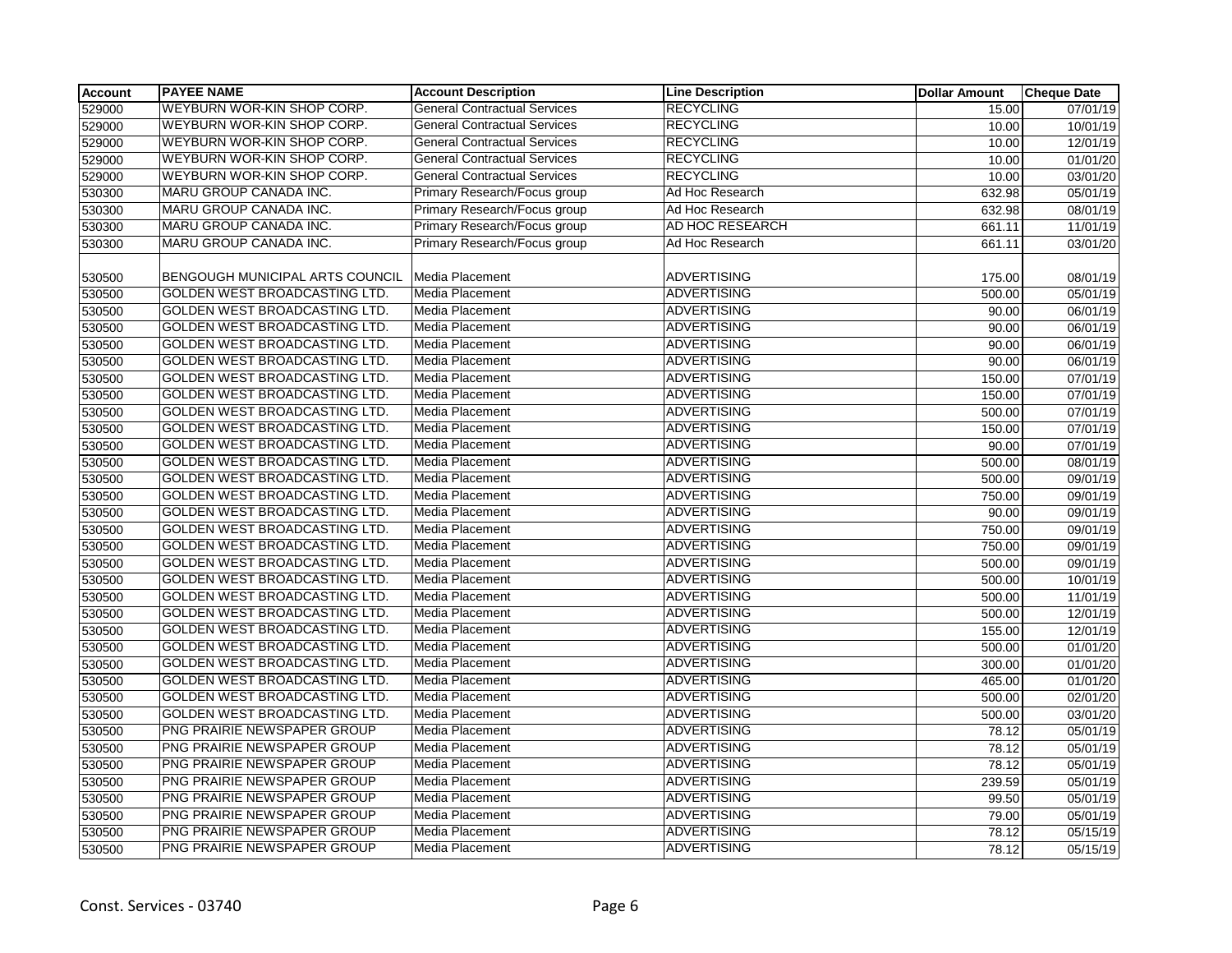| Account | <b>PAYEE NAME</b>                  | <b>Account Description</b> | <b>Line Description</b> | <b>Dollar Amount</b> | <b>Cheque Date</b> |
|---------|------------------------------------|----------------------------|-------------------------|----------------------|--------------------|
| 530500  | PNG PRAIRIE NEWSPAPER GROUP        | Media Placement            | <b>ADVERTISING</b>      | 78.12                | 05/17/19           |
| 530500  | PNG PRAIRIE NEWSPAPER GROUP        | Media Placement            | <b>ADVERTISING</b>      | 78.12                | 06/01/19           |
| 530500  | PNG PRAIRIE NEWSPAPER GROUP        | Media Placement            | <b>ADVERTISING</b>      | 78.12                | 06/01/19           |
| 530500  | PNG PRAIRIE NEWSPAPER GROUP        | Media Placement            | <b>ADVERTISING</b>      | 78.12                | 06/12/19           |
| 530500  | PNG PRAIRIE NEWSPAPER GROUP        | Media Placement            | <b>ADVERTISING</b>      | 78.12                | 06/12/19           |
| 530500  | PNG PRAIRIE NEWSPAPER GROUP        | Media Placement            | <b>ADVERTISING</b>      | 159.00               | 06/12/19           |
| 530500  | PNG PRAIRIE NEWSPAPER GROUP        | Media Placement            | <b>ADVERTISING</b>      | 239.59               | 06/12/19           |
| 530500  | PNG PRAIRIE NEWSPAPER GROUP        | Media Placement            | <b>ADVERTISING</b>      | 124.50               | 07/01/19           |
| 530500  | PNG PRAIRIE NEWSPAPER GROUP        | Media Placement            | <b>ADVERTISING</b>      | 78.12                | 07/01/19           |
| 530500  | PNG PRAIRIE NEWSPAPER GROUP        | Media Placement            | <b>ADVERTISING</b>      | 78.12                | 07/01/19           |
| 530500  | PNG PRAIRIE NEWSPAPER GROUP        | Media Placement            | <b>ADVERTISING</b>      | 59.50                | 07/01/19           |
| 530500  | PNG PRAIRIE NEWSPAPER GROUP        | Media Placement            | <b>ADVERTISING</b>      | 124.50               | 07/01/19           |
| 530500  | PNG PRAIRIE NEWSPAPER GROUP        | Media Placement            | <b>ADVERTISING</b>      | 78.12                | 07/10/19           |
| 530500  | PNG PRAIRIE NEWSPAPER GROUP        | Media Placement            | <b>ADVERTISING</b>      | 239.59               | 07/10/19           |
| 530500  | PNG PRAIRIE NEWSPAPER GROUP        | Media Placement            | <b>ADVERTISING</b>      | 78.12                | 07/10/19           |
| 530500  | PNG PRAIRIE NEWSPAPER GROUP        | Media Placement            | <b>ADVERTISING</b>      | 78.12                | 08/01/19           |
| 530500  | PNG PRAIRIE NEWSPAPER GROUP        | Media Placement            | <b>ADVERTISING</b>      | 239.59               | 08/01/19           |
| 530500  | PNG PRAIRIE NEWSPAPER GROUP        | Media Placement            | <b>ADVERTISING</b>      | 78.12                | 08/01/19           |
| 530500  | PNG PRAIRIE NEWSPAPER GROUP        | Media Placement            | <b>ADVERTISING</b>      | 78.12                | 08/01/19           |
| 530500  | PNG PRAIRIE NEWSPAPER GROUP        | Media Placement            | <b>ADVERTISING</b>      | 119.00               | 08/01/19           |
| 530500  | <b>PNG PRAIRIE NEWSPAPER GROUP</b> | Media Placement            | <b>ADVERTISING</b>      | 78.12                | 08/07/19           |
| 530500  | PNG PRAIRIE NEWSPAPER GROUP        | Media Placement            | <b>ADVERTISING</b>      | 79.00                | 08/14/19           |
| 530500  | PNG PRAIRIE NEWSPAPER GROUP        | Media Placement            | <b>ADVERTISING</b>      | 239.59               | 08/14/19           |
| 530500  | PNG PRAIRIE NEWSPAPER GROUP        | Media Placement            | <b>ADVERTISING</b>      | 78.12                | 08/21/19           |
| 530500  | PNG PRAIRIE NEWSPAPER GROUP        | Media Placement            | <b>ADVERTISING</b>      | 78.12                | 08/21/19           |
| 530500  | PNG PRAIRIE NEWSPAPER GROUP        | Media Placement            | <b>ADVERTISING</b>      | 155.20               | 09/01/19           |
| 530500  | PNG PRAIRIE NEWSPAPER GROUP        | Media Placement            | <b>ADVERTISING</b>      | 78.12                | 09/01/19           |
| 530500  | PNG PRAIRIE NEWSPAPER GROUP        | Media Placement            | <b>ADVERTISING</b>      | 49.00                | 09/01/19           |
| 530500  | PNG PRAIRIE NEWSPAPER GROUP        | Media Placement            | <b>ADVERTISING</b>      | 949.00               | 09/01/19           |
| 530500  | PNG PRAIRIE NEWSPAPER GROUP        | Media Placement            | <b>ADVERTISING</b>      | 78.12                | 09/01/19           |
| 530500  | PNG PRAIRIE NEWSPAPER GROUP        | Media Placement            | <b>ADVERTISING</b>      | 239.59               | 09/11/19           |
| 530500  | PNG PRAIRIE NEWSPAPER GROUP        | Media Placement            | <b>ADVERTISING</b>      | 78.12                | 09/18/19           |
| 530500  | PNG PRAIRIE NEWSPAPER GROUP        | Media Placement            | <b>ADVERTISING</b>      | 78.12                | 09/18/19           |
| 530500  | PNG PRAIRIE NEWSPAPER GROUP        | Media Placement            | <b>ADVERTISING</b>      | 78.12                | 10/01/19           |
| 530500  | PNG PRAIRIE NEWSPAPER GROUP        | Media Placement            | <b>ADVERTISING</b>      | 78.12                | 10/01/19           |
| 530500  | PNG PRAIRIE NEWSPAPER GROUP        | Media Placement            | <b>ADVERTISING</b>      | 119.50               | 10/01/19           |
| 530500  | PNG PRAIRIE NEWSPAPER GROUP        | Media Placement            | <b>ADVERTISING</b>      | 64.50                | 10/01/19           |
| 530500  | PNG PRAIRIE NEWSPAPER GROUP        | Media Placement            | <b>ADVERTISING</b>      | 64.50                | 10/01/19           |
| 530500  | PNG PRAIRIE NEWSPAPER GROUP        | Media Placement            | <b>ADVERTISING</b>      | 119.50               | 10/01/19           |
| 530500  | PNG PRAIRIE NEWSPAPER GROUP        | Media Placement            | <b>ADVERTISING</b>      | 69.00                | 10/09/19           |
| 530500  | PNG PRAIRIE NEWSPAPER GROUP        | Media Placement            | <b>ADVERTISING</b>      | 239.59               | 10/09/19           |
| 530500  | PNG PRAIRIE NEWSPAPER GROUP        | Media Placement            | <b>ADVERTISING</b>      | 78.12                | 10/16/19           |
| 530500  | PNG PRAIRIE NEWSPAPER GROUP        | Media Placement            | <b>ADVERTISING</b>      | 78.12                | 10/16/19           |
| 530500  | PNG PRAIRIE NEWSPAPER GROUP        | Media Placement            | <b>ADVERTISING</b>      | 64.50                | 10/16/19           |
| 530500  | PNG PRAIRIE NEWSPAPER GROUP        | Media Placement            | <b>ADVERTISING</b>      | 64.50                | 10/16/19           |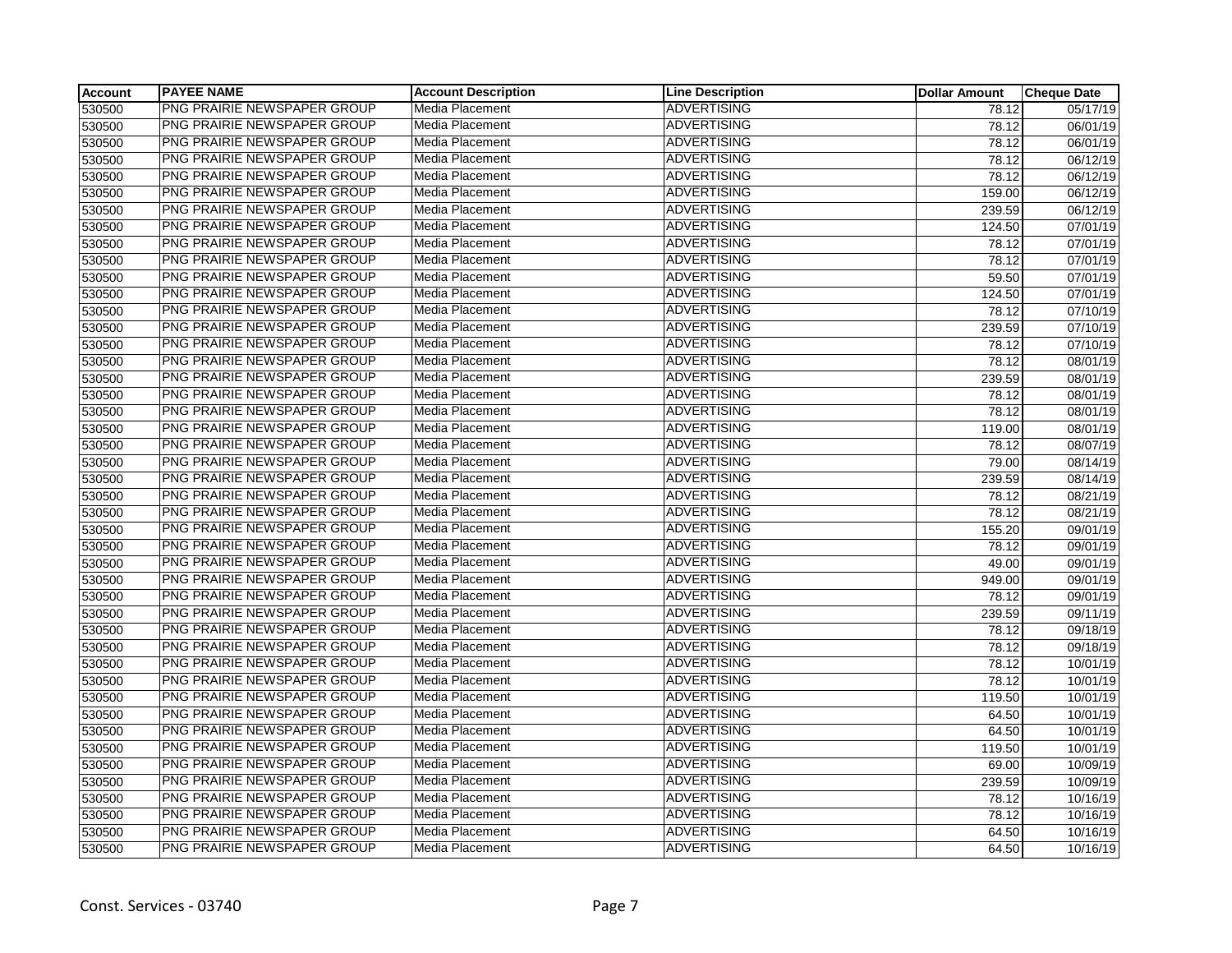| <b>Account</b> | <b>PAYEE NAME</b>           | <b>Account Description</b> | <b>Line Description</b> | <b>Dollar Amount</b> | <b>Cheque Date</b> |
|----------------|-----------------------------|----------------------------|-------------------------|----------------------|--------------------|
| 530500         | PNG PRAIRIE NEWSPAPER GROUP | Media Placement            | <b>ADVERTISING</b>      | 78.12                | 11/01/19           |
| 530500         | PNG PRAIRIE NEWSPAPER GROUP | Media Placement            | <b>ADVERTISING</b>      | 78.12                | 11/01/19           |
| 530500         | PNG PRAIRIE NEWSPAPER GROUP | Media Placement            | <b>ADVERTISING</b>      | 109.50               | 11/01/19           |
| 530500         | PNG PRAIRIE NEWSPAPER GROUP | Media Placement            | <b>ADVERTISING</b>      | 129.50               | 11/13/19           |
| 530500         | PNG PRAIRIE NEWSPAPER GROUP | Media Placement            | <b>ADVERTISING</b>      | 78.12                | 11/13/19           |
| 530500         | PNG PRAIRIE NEWSPAPER GROUP | Media Placement            | <b>ADVERTISING</b>      | 109.50               | 11/13/19           |
| 530500         | PNG PRAIRIE NEWSPAPER GROUP | Media Placement            | <b>ADVERTISING</b>      | 78.12                | 11/13/19           |
| 530500         | PNG PRAIRIE NEWSPAPER GROUP | Media Placement            | <b>ADVERTISING</b>      | 129.50               | 11/13/19           |
| 530500         | PNG PRAIRIE NEWSPAPER GROUP | Media Placement            | <b>ADVERTISING</b>      | 149.00               | 11/13/19           |
| 530500         | PNG PRAIRIE NEWSPAPER GROUP | Media Placement            | <b>ADVERTISING</b>      | 78.12                | 12/01/19           |
| 530500         | PNG PRAIRIE NEWSPAPER GROUP | Media Placement            | <b>ADVERTISING</b>      | 78.12                | 12/01/19           |
| 530500         | PNG PRAIRIE NEWSPAPER GROUP | Media Placement            | <b>ADVERTISING</b>      | 24.99                | 12/01/19           |
| 530500         | PNG PRAIRIE NEWSPAPER GROUP | Media Placement            | <b>ADVERTISING</b>      | 78.12                | 12/11/19           |
| 530500         | PNG PRAIRIE NEWSPAPER GROUP | Media Placement            | <b>ADVERTISING</b>      | 24.99                | 12/11/19           |
| 530500         | PNG PRAIRIE NEWSPAPER GROUP | Media Placement            | <b>ADVERTISING</b>      | 78.12                | 12/11/19           |
| 530500         | PNG PRAIRIE NEWSPAPER GROUP | Media Placement            | <b>ADVERTISING</b>      | 239.59               | 12/11/19           |
| 530500         | PNG PRAIRIE NEWSPAPER GROUP | Media Placement            | <b>ADVERTISING</b>      | 155.20               | 12/18/19           |
| 530500         | PNG PRAIRIE NEWSPAPER GROUP | Media Placement            | <b>ADVERTISING</b>      | 24.99                | 12/18/19           |
| 530500         | PNG PRAIRIE NEWSPAPER GROUP | Media Placement            | <b>ADVERTISING</b>      | 24.99                | 01/01/20           |
| 530500         | PNG PRAIRIE NEWSPAPER GROUP | Media Placement            | <b>ADVERTISING</b>      | 24.99                | 01/08/20           |
| 530500         | PNG PRAIRIE NEWSPAPER GROUP | Media Placement            | <b>ADVERTISING</b>      | 78.96                | 01/08/20           |
| 530500         | PNG PRAIRIE NEWSPAPER GROUP | Media Placement            | <b>ADVERTISING</b>      | 78.96                | 01/08/20           |
| 530500         | PNG PRAIRIE NEWSPAPER GROUP | Media Placement            | <b>ADVERTISING</b>      | 78.96                | 01/22/20           |
| 530500         | PNG PRAIRIE NEWSPAPER GROUP | Media Placement            | <b>ADVERTISING</b>      | 239.59               | 01/22/20           |
| 530500         | PNG PRAIRIE NEWSPAPER GROUP | Media Placement            | <b>ADVERTISING</b>      | 78.96                | 01/22/20           |
| 530500         | PNG PRAIRIE NEWSPAPER GROUP | Media Placement            | <b>ADVERTISING</b>      | 78.12                | 02/01/20           |
| 530500         | PNG PRAIRIE NEWSPAPER GROUP | Media Placement            | <b>ADVERTISING</b>      | 24.99                | 02/01/20           |
| 530500         | PNG PRAIRIE NEWSPAPER GROUP | Media Placement            | <b>ADVERTISING</b>      | 224.50               | 02/01/20           |
| 530500         | PNG PRAIRIE NEWSPAPER GROUP | Media Placement            | <b>ADVERTISING</b>      | 78.96                | 02/01/20           |
| 530500         | PNG PRAIRIE NEWSPAPER GROUP | Media Placement            | <b>ADVERTISING</b>      | 224.50               | 02/01/20           |
| 530500         | PNG PRAIRIE NEWSPAPER GROUP | Media Placement            | <b>ADVERTISING</b>      | 78.12                | 02/01/20           |
| 530500         | PNG PRAIRIE NEWSPAPER GROUP | Media Placement            | <b>ADVERTISING</b>      | 78.96                | 02/01/20           |
| 530500         | PNG PRAIRIE NEWSPAPER GROUP | Media Placement            | <b>ADVERTISING</b>      | 239.54               | 02/12/20           |
| 530500         | PNG PRAIRIE NEWSPAPER GROUP | Media Placement            | <b>ADVERTISING</b>      | 78.96                | 02/19/20           |
| 530500         | PNG PRAIRIE NEWSPAPER GROUP | Media Placement            | <b>ADVERTISING</b>      | 78.96                | 02/19/20           |
| 530500         | PNG PRAIRIE NEWSPAPER GROUP | Media Placement            | <b>ADVERTISING</b>      | 155.20               | 03/01/20           |
| 530500         | PNG PRAIRIE NEWSPAPER GROUP | Media Placement            | <b>ADVERTISING</b>      | 78.96                | 03/01/20           |
| 530500         | PNG PRAIRIE NEWSPAPER GROUP | Media Placement            | <b>ADVERTISING</b>      | 259.00               | 03/01/20           |
| 530500         | PNG PRAIRIE NEWSPAPER GROUP | Media Placement            | <b>ADVERTISING</b>      | 78.96                | 03/10/20           |
| 530500         | PNG PRAIRIE NEWSPAPER GROUP | Media Placement            | <b>ADVERTISING</b>      | 239.54               | 03/11/20           |
| 530500         | PNG PRAIRIE NEWSPAPER GROUP | Media Placement            | <b>ADVERTISING</b>      | 78.96                | 03/18/20           |
| 530500         | PNG PRAIRIE NEWSPAPER GROUP | Media Placement            | <b>ADVERTISING</b>      | 78.96                | 03/31/20           |
| 530500         | <b>REFINED WEYBURN</b>      | Media Placement            | <b>ADVERTISING</b>      | 950.00               | 06/01/19           |
| 530500         | <b>REFINED WEYBURN</b>      | Media Placement            | <b>ADVERTISING</b>      | 465.00               | 11/01/19           |
| 530500         | <b>REFINED WEYBURN</b>      | Media Placement            | <b>ADVERTISING</b>      | 950.00               | 12/01/19           |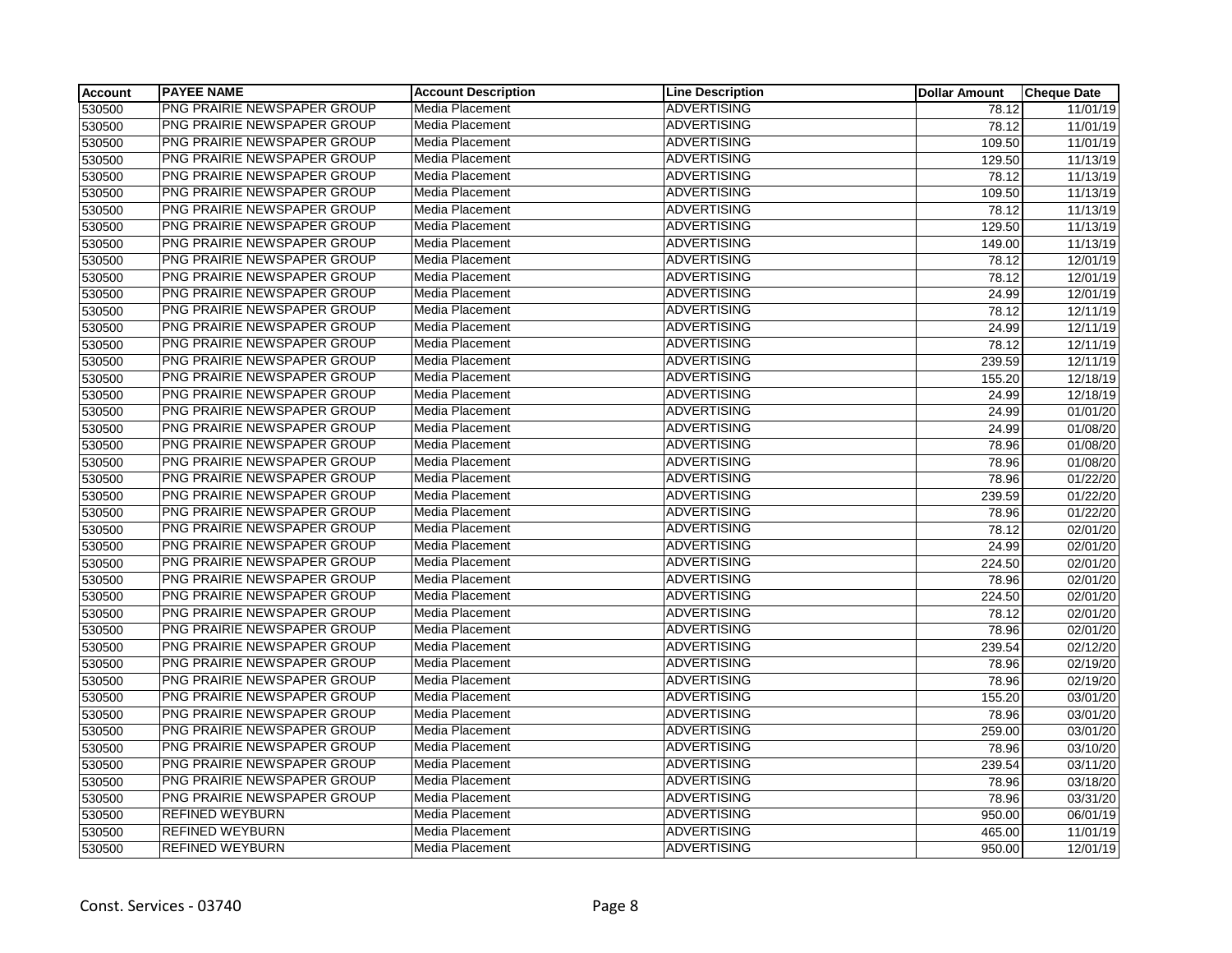| <b>Account</b> | <b>PAYEE NAME</b>                    | <b>Account Description</b>         | <b>Line Description</b>                     | <b>Dollar Amount</b> | <b>Cheque Date</b> |
|----------------|--------------------------------------|------------------------------------|---------------------------------------------|----------------------|--------------------|
| 530500         | <b>REFINED WEYBURN</b>               | Media Placement                    | <b>ADVERTISING</b>                          | 400.00               | 03/01/20           |
|                | <b>WEYBURN BEAVERS BASEBALL CLUB</b> |                                    |                                             |                      |                    |
| 530500         | INC.                                 | Media Placement                    | <b>ADVERTISING</b>                          | 1,050.00             | 06/01/19           |
|                | <b>WEYBURN REGIONAL ECONOMIC</b>     |                                    |                                             |                      |                    |
| 530500         | <b>DEVELOPMENT</b>                   | Media Placement                    | <b>ADVERTISING</b>                          | 300.00               | 04/01/19           |
|                | <b>WEYBURN REGIONAL ECONOMIC</b>     |                                    |                                             |                      |                    |
| 530500         | <b>DEVELOPMENT</b>                   | Media Placement                    | <b>ADVERTISING</b>                          | 300.00               | 03/01/20           |
| 530500         | WEYBURN REVIEW (1987) LTD.           | Media Placement                    | <b>ADVERTISING</b>                          | 155.20               | 11/01/19           |
| 530500         | YELLOW PAGES GROUP                   | Media Placement                    | <b>ADVERTISING</b>                          | 200.40               | 05/01/19           |
| 530800         | WESTERN LITHO PRINTERS LTD.          | <b>Publications</b>                | <b>NEWSLETTERS</b>                          | 1,018.34             | 09/01/19           |
| 530900         | <b>CORPORATE EXPRESS</b>             | <b>Promotional Items</b>           | PROVINCIAL PINS/FLAG                        | 332.35               | 06/07/19           |
| 530900         | <b>CORPORATE EXPRESS</b>             | <b>Promotional Items</b>           | SASK FLAG PINS & OFFICE SUPPLIES            | 252.28               | 09/19/19           |
| 530900         | <b>CORPORATE EXPRESS</b>             | Promotional Items                  | PROMOTIONAL ITEMS                           | 242.58               | 10/03/19           |
| 550100         | PNG PRAIRIE NEWSPAPER GROUP          | <b>Printed Forms</b>               | PRINTED ENVELOPES                           | 218.76               | 02/01/20           |
| 550100         | WEYBURN REVIEW (1987) LTD.           | <b>Printed Forms</b>               | PRINTED ENVELOPES                           | 245.07               | 06/01/19           |
| 550200         | <b>PNG PRAIRIE NEWSPAPER GROUP</b>   | Books, Mags and Ref Materials      | <b>SUBSCRIPTION</b>                         | 33.33                | 02/06/20           |
| 555000         | <b>CORPORATE EXPRESS</b>             | <b>Other Material and Supplies</b> | <b>SASK FLAG PINS &amp; OFFICE SUPPLIES</b> | 54.03                | 09/19/19           |
| 555000         | DUNCAN, DUSTIN E.                    | Other Material and Supplies        | <b>REIMB: OFFICE SUPPLIES</b>               | 16.30                | 06/01/19           |
| 555000         | DUNCAN, DUSTIN E.                    | Other Material and Supplies        | <b>REIMB: OFFICE SUPPLIES</b>               | 40.60                | 06/04/19           |
| 555000         | DUNCAN, DUSTIN E.                    | Other Material and Supplies        | <b>REIMB: OFFICE SUPPLIES</b>               | 7.76                 | 08/01/19           |
| 555000         | DUNCAN, DUSTIN E.                    | Other Material and Supplies        | <b>REIMB: OFFICE SUPPLIES</b>               | 10.00                | 08/13/19           |
| 555000         | <b>DUNCAN, DUSTIN E.</b>             | <b>Other Material and Supplies</b> | <b>REIMB: OFFICE SUPPLIES</b>               | 37.00                | 09/05/19           |
| 555000         | <b>DUNCAN, DUSTIN E.</b>             | <b>Other Material and Supplies</b> | <b>REIMB: OFFICE SUPPLIES</b>               | 22.53                | 12/18/19           |
| 555000         | <b>DUNCAN, DUSTIN E.</b>             | Other Material and Supplies        | <b>REIMB: OFFICE SUPPLIES</b>               | 35.00                | 03/03/20           |
| 555000         | DUNCAN, DUSTIN E.                    | Other Material and Supplies        | <b>REIMB: OFFICE SUPPLIES</b>               | 16.62                | 03/31/20           |
| 555000         | <b>PNG PRAIRIE NEWSPAPER GROUP</b>   | Other Material and Supplies        | OFFICE SUPPLIES - NO GST                    | 212.53               | 11/01/19           |
| 555000         | <b>PNG PRAIRIE NEWSPAPER GROUP</b>   | Other Material and Supplies        | OFFICE SUPPLIES - NO GST                    | 74.37                | 11/01/19           |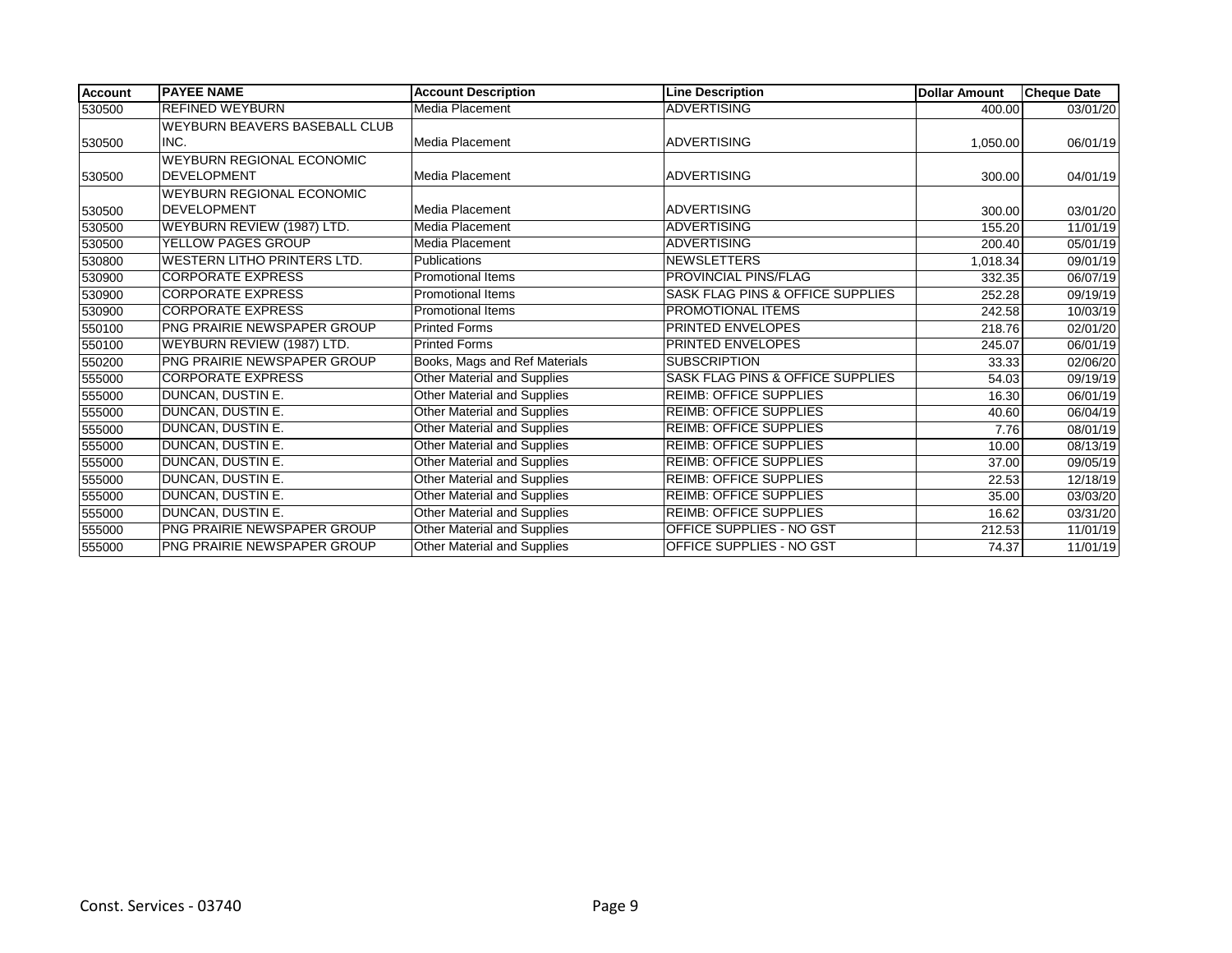**Duncan, Dustin 2019-2020**

### **LEGISLATIVE ASSEMBLY OF SASKATCHEWAN MEMBERS' ACCOUNTABILITY AND DISCLOSURE REPORT For the fiscal year ending March 31, 2020**

### **DIRECTIVE #6 - CONSTITUENCY ASSISTANT EXPENSES**

**2019-2020 TOTAL: \$70,355.86**

| <b>Account</b> | <b>Payee Name</b>         | <b>Account Description</b>       | <b>Dollar Amount</b> | <b>Cheque Date</b> |  |
|----------------|---------------------------|----------------------------------|----------------------|--------------------|--|
|                |                           |                                  |                      |                    |  |
| 513000         | SWEDBURG, MARCIE D        | Out-of-Scope Permanent           | 0.00                 | 04/03/19           |  |
| 513000         | SWEDBURG, MARCIE D        | Out-of-Scope Permanent           | 2,177.57             | 04/16/19           |  |
| 513000         | SWEDBURG, MARCIE D        | Out-of-Scope Permanent           | 2,177.57             | 05/01/19           |  |
| 513000         | SWEDBURG, MARCIE D        | Out-of-Scope Permanent           | 2,177.57             | 05/15/19           |  |
| 513000         | SWEDBURG, MARCIE D        | Out-of-Scope Permanent           | 2,177.57             | 05/29/19           |  |
| 513000         | <b>SWEDBURG, MARCIE D</b> | Out-of-Scope Permanent           | 2,795.00             | 06/12/19           |  |
| 513000         | SWEDBURG, MARCIE D        | Out-of-Scope Permanent           | 2,795.00             | 06/26/19           |  |
| 513000         | SWEDBURG, MARCIE D        | Out-of-Scope Permanent           | 2,795.00             | 07/10/19           |  |
| 513000         | SWEDBURG, MARCIE D        | Out-of-Scope Permanent           | 2,795.00             | 07/24/19           |  |
| 513000         | SWEDBURG, MARCIE D        | Out-of-Scope Permanent           | 2,795.00             | 08/07/19           |  |
| 513000         | <b>SWEDBURG, MARCIE D</b> | Out-of-Scope Permanent           | 2,795.00             | 08/21/19           |  |
| 513000         | <b>SWEDBURG, MARCIE D</b> | Out-of-Scope Permanent           | 2,795.00             | 09/04/19           |  |
| 513000         | SWEDBURG, MARCIE D        | Out-of-Scope Permanent           | 2,795.00             | 09/18/19           |  |
| 513000         | SWEDBURG, MARCIE D        | Out-of-Scope Permanent           | 2,795.00             | 10/02/19           |  |
| 513000         | SWEDBURG, MARCIE D        | Out-of-Scope Permanent           | 2,795.00             | 10/16/19           |  |
| 513000         | <b>SWEDBURG, MARCIE D</b> | Out-of-Scope Permanent           | 2,795.00             | 11/01/19           |  |
| 513000         | <b>SWEDBURG, MARCIE D</b> | Out-of-Scope Permanent           | 2,795.00             | 11/13/19           |  |
| 513000         | SWEDBURG, MARCIE D        | Out-of-Scope Permanent           | 2,795.00             | 11/27/19           |  |
| 513000         | SWEDBURG, MARCIE D        | Out-of-Scope Permanent           | 2,795.00             | 12/11/19           |  |
| 513000         | SWEDBURG, MARCIE D        | Out-of-Scope Permanent           | 2,795.00             | 12/24/19           |  |
| 513000         | SWEDBURG, MARCIE D        | Out-of-Scope Permanent           | 2,623.00             | 01/08/20           |  |
| 513000         | SWEDBURG, MARCIE D        | Out-of-Scope Permanent           | 2,795.00             | 01/23/20           |  |
| 513000         | SWEDBURG, MARCIE D        | Out-of-Scope Permanent           | 2,795.00             | 02/05/20           |  |
| 513000         | SWEDBURG, MARCIE D        | Out-of-Scope Permanent           | 2,881.84             | 02/19/20           |  |
| 513000         | SWEDBURG, MARCIE D        | Out-of-Scope Permanent           | 2,795.00             | 03/04/20           |  |
| 513000         | SWEDBURG, MARCIE D        | Out-of-Scope Permanent           | 2,795.00             | 03/18/20           |  |
| 513000         | <b>SWEDBURG, MARCIE D</b> | Out-of-Scope Permanent           | 2,795.00             | 04/01/20           |  |
| 513000         | SWEDBURG, MARCIE D        | Out-of-Scope Permanent           | 559.00               | 04/09/20           |  |
|                |                           | Change in Y/E Accrued Empl Leave |                      |                    |  |
| 519900         | None (Default)            | Entitlements                     | $-318.26$            | 04/24/19           |  |
|                |                           | Change in Y/E Accrued Empl Leave |                      |                    |  |
| 519900         | None (Default)            | Entitlements                     | 0.00                 | 04/14/20           |  |